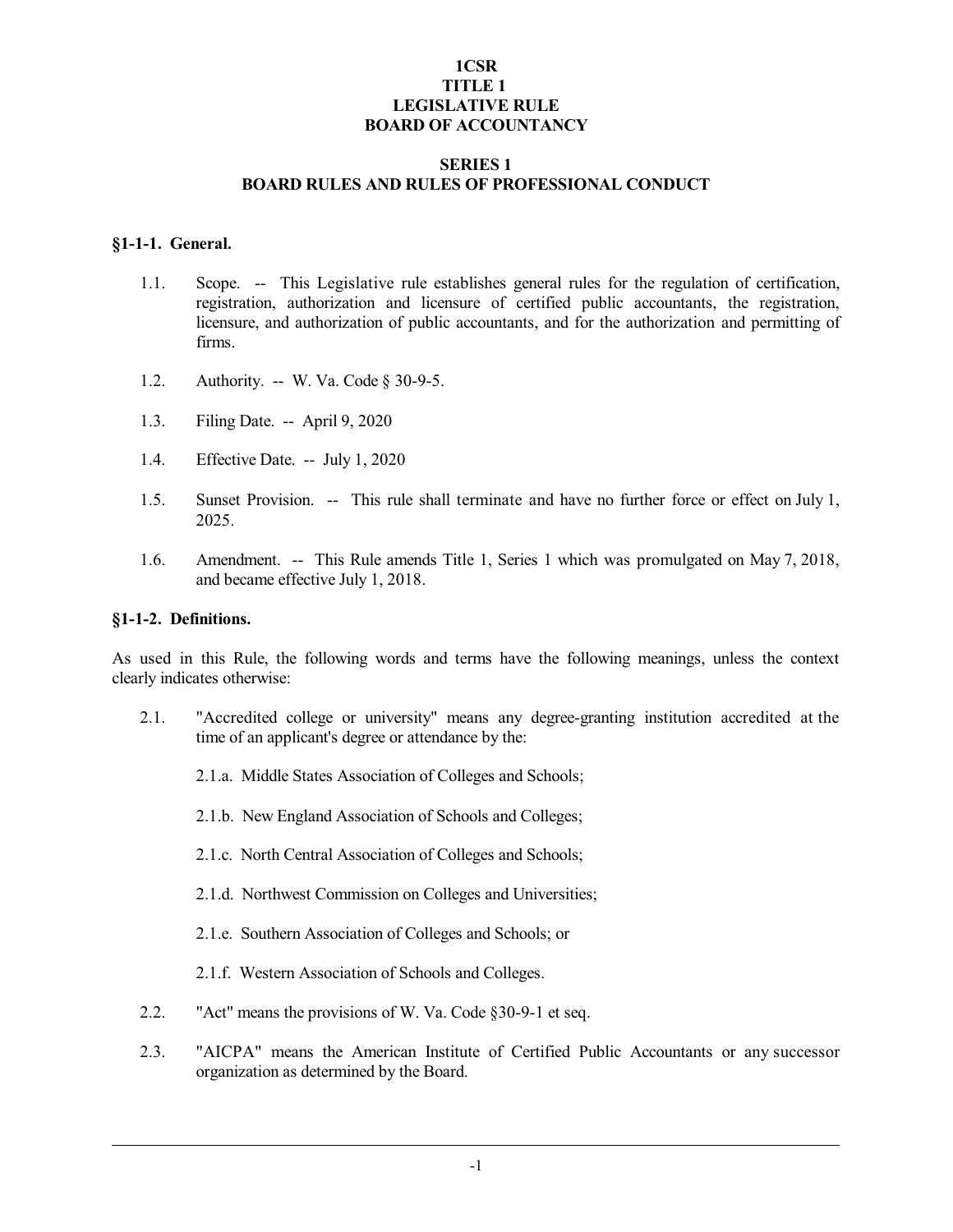- 2.4. "Audit" means expressing an opinion about the fairness of presentation of financial statements in accordance with the Statements on Auditing Standards published by the AICPA or any applicable successor statement on standards published by the AICPA.
- 2.5. "Board" means the West Virginia Board of Accountancy.
- 2.6. "Compilation services" means providing a service performed in accordance with the Statement on Standards for Accounting and Review Services published by the AICPA or any applicable successor statement on standards published by the AICPA, that presents, in the form of a financial statement, information that is the representation of management without an expression of assurance on the statement.
- 2.7. "Examination," when used with reference to prospective financial statements, means expressing an opinion about the fairness of presentation of financial information in accordance with the Statement on Standards for Attestation Engagements published by the AICPA or any applicable successor statement on standards published by the AICPA.
- 2.8. "Initial license" means obtaining a license in West Virginia for the profession sought for the first time.
- 2.9. "Low-Income Individuals" means individuals in the local labor market as defined in W. Va. Code § 21-1C-2 whose household adjusted gross income is below 130 percent of the federal poverty line. This term also includes any person enrolled in a state or federal public assistance program including, but not limited to, the Temporary Assistance for Needy Families Program (TANFP), Medicaid, or the Supplemental Nutrition Assistance Program (SNAP).
- 2.10. "Military Families" means any person who serves as an active member of the armed forces of the United States, the National Guard, or a reserve component as described in 38 U.S.C. § 101, honorably discharged veterans of the forces, and their spouses. The term also includes surviving spouses of deceased services members who have not remarried.
- 2.11. "NASBA" means the National Association of State Boards of Accountancy or any successor organization as determined by the Board.
- 2.12. "NQAS" means the National Qualification Appraisal Service operated by NASBA or any successor or comparable service as determined by the Board.
- 2.13. "Out-of-state certificate" means a valid certificate as a certified public accountant or equivalent designation issued or renewed under the laws of another state: Provided, That "out-of-state certificate" does not include any certificate as a certified public accountant or equivalent designation that was issued or renewed solely by virtue of a holder's prior status as a public accountant or its equivalent in the state of issuance and not by virtue of the holder's having met the certification requirements of the state of issuance.
- 2.14. "Reciprocal substantial equivalency certificate" means a certificate issued under the provisions of W. Va. Code §30-9-9 or under Section 5 of this Rule to a certificate holder of another jurisdiction who is either a resident of this state, has an office in this state, or is an employee of a firm or business entity in this state.
- 2.15. "Registrant" means a person registered pursuant to the Act and this Rule.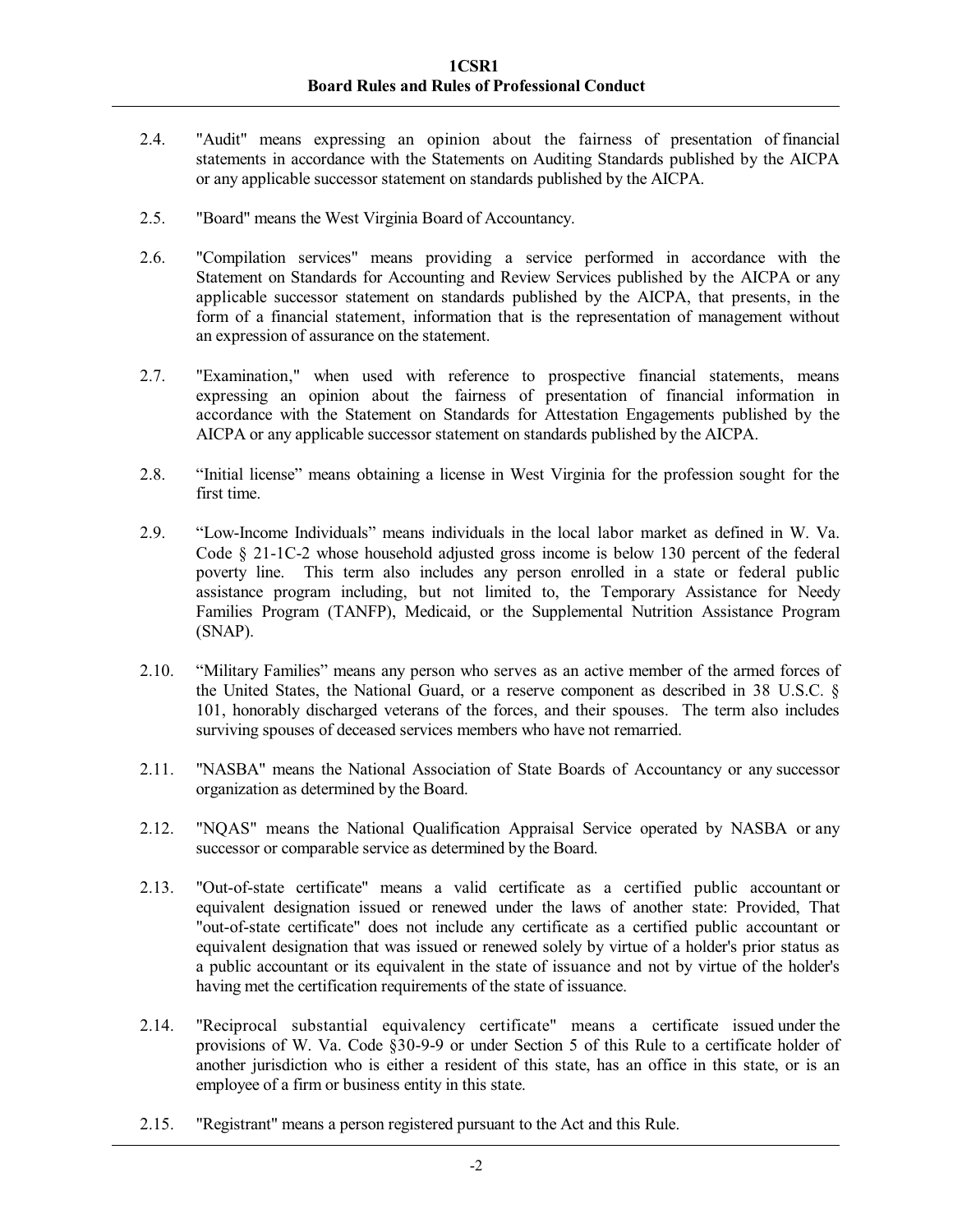- 2.16. "Review" means a review of a financial statement that is performed in accordance with the Standards for Accounting and Review Services published by the AICPA or any applicable successor statement on standards published by the AICPA.
- 2.17. "Statements on Auditing Standards" means the standards as promulgated by the American Institute of Certified Public Accountants or any applicable successor statements issued.
- 2.18. "Statements on Standards for Attestation Engagements" (SSAE) refers to the standards promulgated by the American Institute of Certified Public Accountants or any applicable successor statements issued.
- 2.19. "Window" refers to a three-month period in which candidates have an opportunity to take the CPA examination during at least two of the three months and, during the remaining time in which the examination will not be offered, routine maintenance is performed, and the item bank is refreshed. Thus, candidates will be able to test a minimum of two out of the three months within an examination window.

# **§1-1-3. Board Organization and Proceedings.**

- 3.1. At its first meeting after July 1 of each year, the Board shall elect a president, a vice president, a secretary, and an assistant secretary from among its members. All officers shall be elected for a term of one (1) year and each shall continue in office until his or her successor has been elected and qualified or until his or her term as a member of the Board expires.
- 3.2. The Board shall meet in Charleston or elsewhere in West Virginia as it may elect, at least twice each year, and shall remain in session as long as necessary in order to transact its business. Meetings shall be held upon notice by the president of the Board or by joint call of any three (3) of its members and may be held at any reasonable time or place designated in the notice of the meeting.
- 3.3. A majority of the Board constitutes a quorum for the transaction of business.
- 3.4. The Board shall establish an office in West Virginia, if it is considered necessary and desirable, to transact the day-to-day business of the Board and for the maintenance of its files and records. The Board shall designate one (1) of its principal officers or any other person as the executive officer in charge of its office and shall arrange his or her compensation in the form of a per diem allowance or as a salary. The executive officer, with the approval of the Board, may employ such assistance as may be necessary for efficient performance of his or her duties.
- 3.5. The Board shall designate and cause to have prepared those forms it considers necessary or expedient to the discharge of its duties, the convenience of applicants for licensure, and the compilation of proper records. As soon as practicable after July 1 of each year the Board shall publish a roster showing the names and addresses of all holders of certificates, registrations, permits and authorizations during the fiscal year beginning on that date.

### **§1-1-4. Certification.**

4.1. The Board shall issue a certificate to any applicant of good moral character who satisfies all of the education, examination, and experience requirements listed in this Section.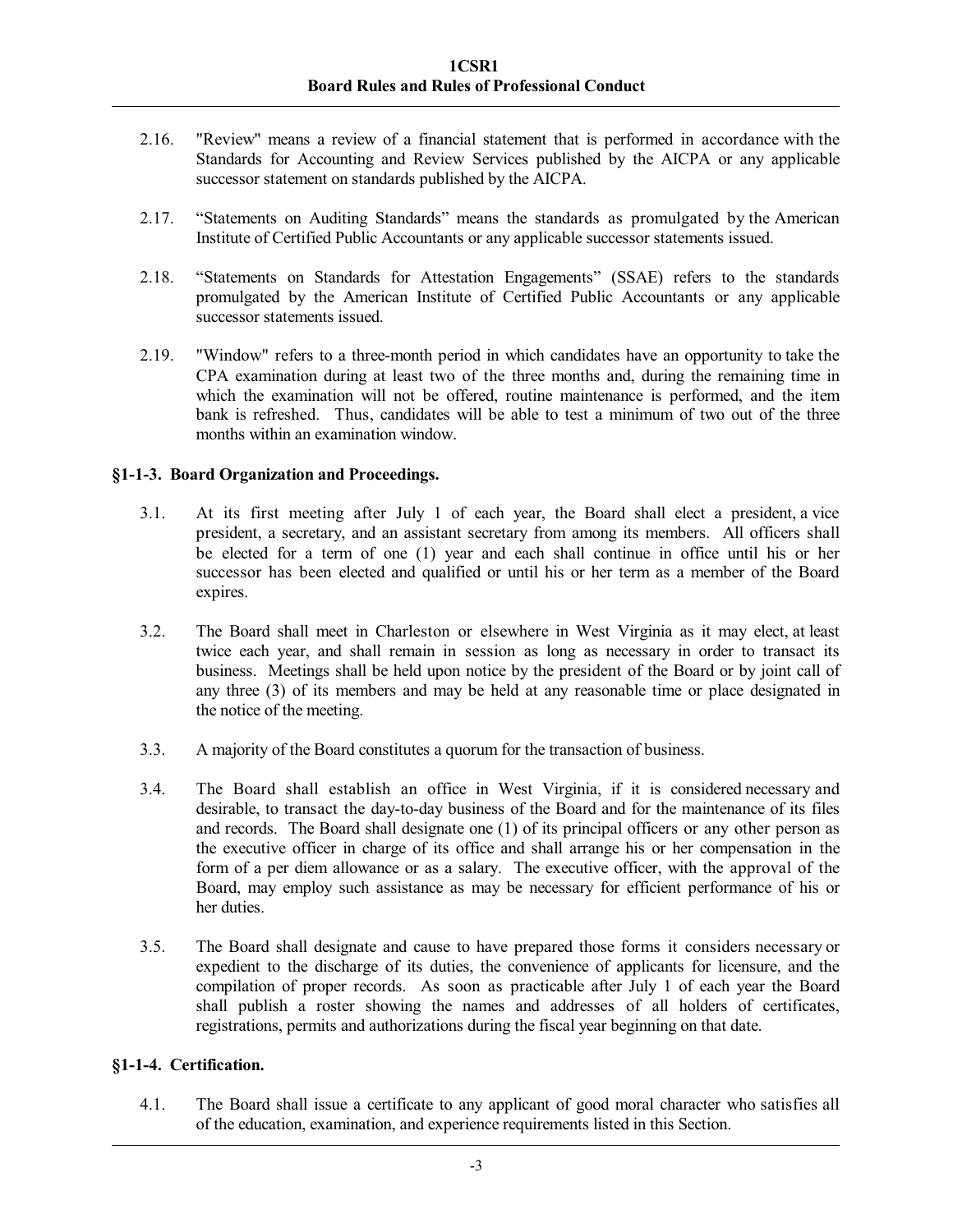- 4.1.a. Education. -- The satisfactory completion of one hundred fifty semester hours or their equivalent conferred by an accredited college or university, the total education program to include an accounting concentration or its equivalent.
- 4.1.b. Examination. -- Passage of the uniform certified public accountant examination published by the American Institute of Certified Public Accountants or its successor and any additional examination required by the Board by rule that tests the applicant's knowledge of subjects related to the practice of accounting: Provided, That before applying for the examination required by this subsection, an applicant is required to have met the baccalaureate degree requirement and the specific course requirements, but not the one hundred fifty semester hour requirement of 4.1.a. of this Rule, or have attained a graduate degree in accounting as approved by the Board from an accredited college or university.
	- 4.1.b.1. Specific course requirements. -- As part of the required hours to sit for the examination, an applicant shall have completed the following credit hours at the upper-division baccalaureate and/or graduate levels at an accredited college or university:
		- 4.1.b.1.A. at least thirty (30) credit hours or equivalent quarter hours in accounting, excluding introductory accounting courses covering the principles of accounting components, including the minimum requirements in each of the following subject areas:
			- 4.1.b.1.A.1. six (6) credit hours in financial or intermediate accounting;
			- 4.1.b.1.A.2. six (6) credit hours in auditing or accounting information systems with a minimum of three (3) credit hours in auditing;
			- 4.1.b.1.A.3. effective July 1, 2018, six (6) credit hours in taxation;
			- 4.1.b.1.A.4. three (3) credit hours in cost accounting, managerial accounting, governmental accounting or not-for-profit accounting; and
			- 4.1.b.1.A.5. nine (9) credit hours in accounting electives. Accounting internships or independent studies not exceeding three (3) credit hours may satisfy this accounting elective requirement;
		- 4.1.b.1.B. effective July 1, 2016, three (3) credit hours in business law;
		- 4.1.b.1.C. effective July 1, 2011, three (3) credit hours in ethics to be counted as part of the nine (9) hours of accounting electives or twelve (12) hours of business electives; and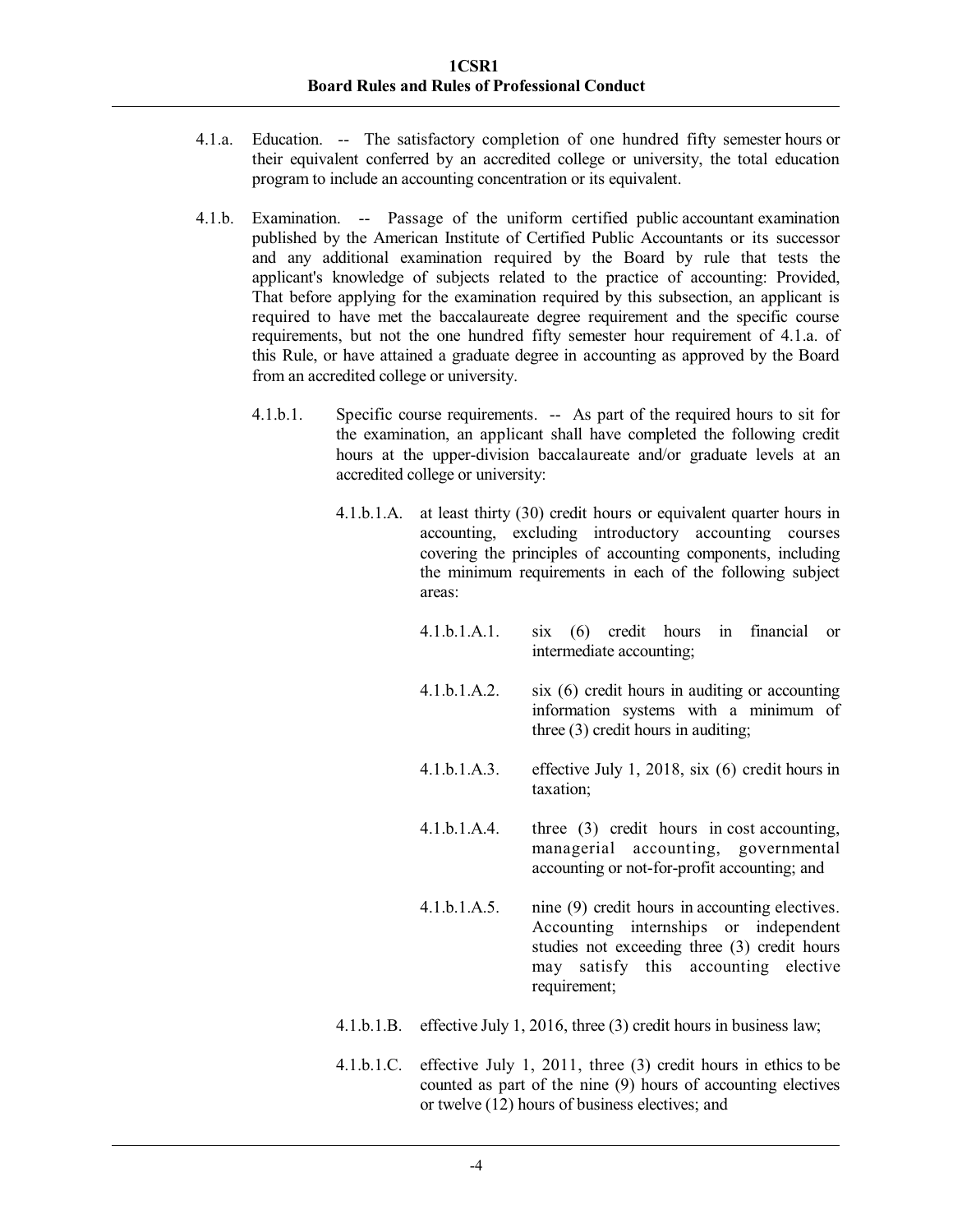- 4.1.b.1.D. a minimum of twenty-seven (27) credit hours in business courses, excluding required accounting and business law courses, with a minimum requirement in each of the following subject areas:
	- 4.1.b.1.D.1. three (3) credit hours in economics;
	- 4.1.b.1.D.2. three (3) credit hours in finance;
	- 4.1.b.1.D.3. three (3) credit hours in marketing;
	- 4.1.b.1.D.4. three (3) credit hours in statistics;
	- 4.1.b.1.D.5. three (3) credit hours in management; and
	- 4.1.b.1.D.6. twelve (12) credit hours in business-related electives, excluding the introductory principles of accounting components and the required three (3) credit hours in business law. Business-related courses include, but are not limited to, quantitative application in business, business ethics, business communication skills and organizational behavior.
- 4.1.b.2. Foreign academic credentials shall be accompanied by a written evaluation from an international credential evaluation service approved by the Board.
- 4.1.c. Experience. -- An applicant shall demonstrate at least one year of experience in the fouryear period immediately preceding the application in providing any type of relevant service or advice involving the use of accounting, attest, compilation, management advisory, financial advisory, tax or consulting skills. The experience requirement may be satisfied by employment in private practice, government, industry, a not-for-profit organization, academia or public practice and must be verified by the holder of an active West Virginia certificate, a West Virginia registered public accountant or a holder of an out-of-state certificate.
	- 4.1.c.1. In evaluating the experience of the applicant, the Board shall consider the complexity and diversity of the work performed as well as any other factor the Board may consider relevant.
	- 4.1.c.2. Any person who has been requested by the applicant to provide evidence of the applicant's experience shall comply with the request. Any person who refuses to provide evidence shall, upon request of the Board, explain in writing or in person the basis for his or her refusal.
	- 4.1.c.3. The Board may require any licensee who has furnished evidence of an applicant's experience to substantiate the information. The Board may require the applicant and/or the licensee to provide documentation supporting the evidence of experience for review by the Board.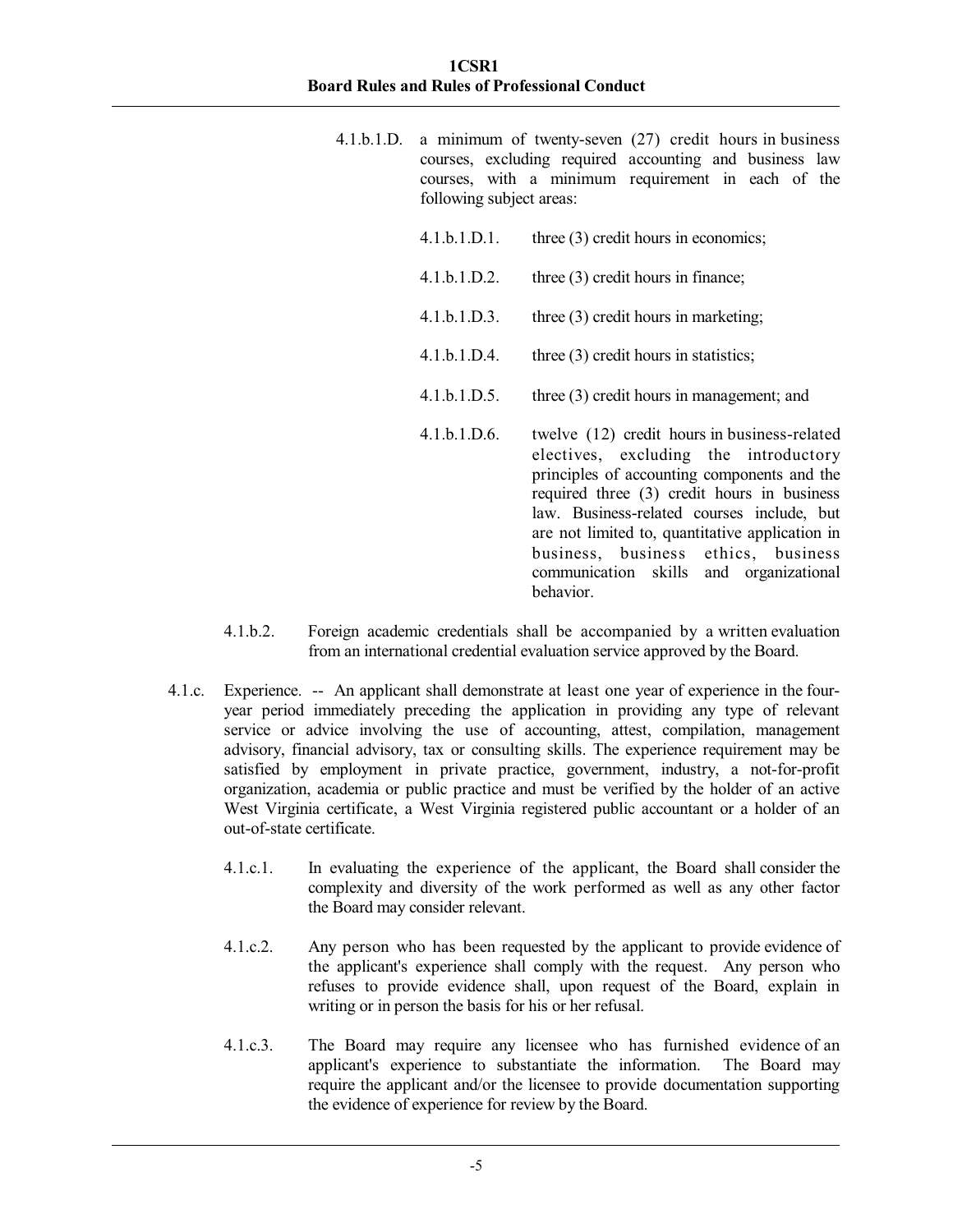- 4.1.c.4. The Board may require any applicant to appear before it or its representative to supplement, explain, or verify the evidence of experience.
- 4.1.d. Criminal History Record Check
	- 4.1.d.1. In addition to all of the requirements for licensure, all applicants for initial license to practice as a Certified Public Accountant in West Virginia shall request and submit to the Board the results of a state and national criminal history record check.
	- 4.1.d.2. The purpose of the criminal history record check is to assist the Board in obtaining information that may relate to the applicant's fitness for licensure.
	- 4.1.d.3. In addition to the State Police, the Board may contract with and designate a company specializing in the services required by this section instead of requiring the applicant to apply directly to the West Virginia State Police or similar out-of-state agency for the criminal history record check. Provided, that any such company must utilize protocols consistent with standards established by the Federal Bureau of Investigation and the National Crime Prevention and Privacy Compact.
	- 4.1.d.4. The applicant shall furnish to the State Police or other organization duly designated by the Board, a full set of fingerprints and any additional information required to complete the criminal history record check.
	- 4.1.d.5. The applicant is responsible for any fees required by the State Police, or other organization duly designated by the Board, for the actual costs of the fingerprinting and the actual costs of conducting a complete criminal history record check.
	- 4.1.d.6. The Board may require the applicant to obtain a criminal history record check from a similar Board-approved agency or organization in the state of the applicant's residence, if outside of West Virginia.
	- 4.1.d.7. The applicant shall authorize the release of all records obtained by the criminal history record check to the Board.
	- 4.1.d.8. A criminal history record check submitted in support of an application for licensure must have been requested by the applicant no earlier than three (3) months immediately prior to the Board's receipt of the applicant's paper or electronic application for licensure.
	- 4.1.d.9. An initial licensure application is not complete until the Board receives the results of a state and a national criminal history record check conducted by the State Police or another entity duly authorized by the Board. The Board shall not consider an application for licensure submitted by any applicant who fails or refuses to submit the criminal history record check required by this section.
	- 4.1.d.10. The Board may not disqualify an applicant from initial licensure because of a prior criminal conviction unless that conviction bears a rational nexus to the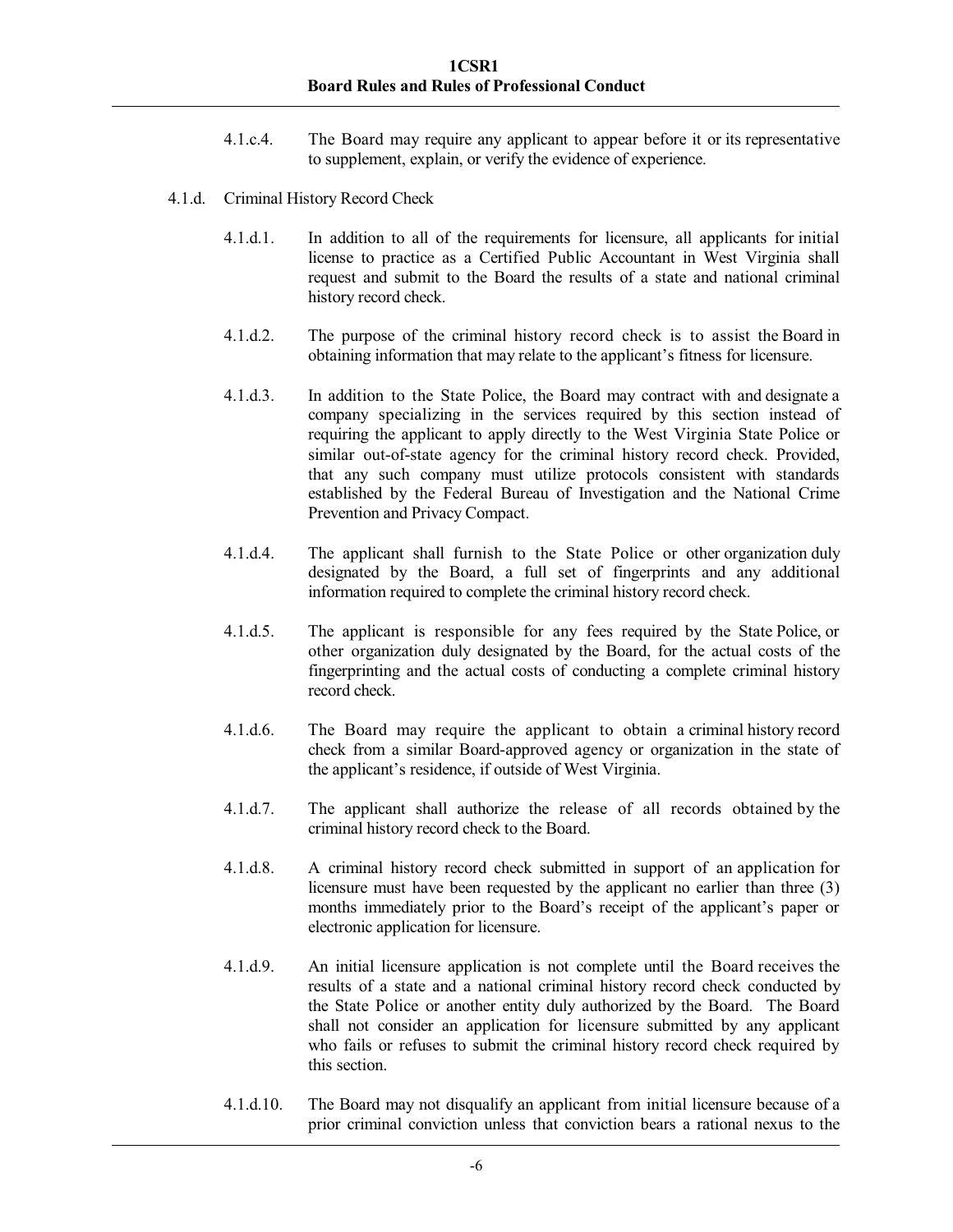accounting profession. In determining whether a criminal conviction bears a rational nexus to the accounting profession, the Board shall consider at a minimum:

- 4.1.d.10.A. The nature and seriousness of the crime;
- 4.1.d.10.B. The passage of time since the commission of the crime;
- 4.1.d.10.C. The relationship of the crime to the ability, capacity, and fitness required to perform the duties and discharge the responsibilities of the accounting profession; and
- 4.1.d.10.D. Any evidence of rehabilitation or treatment undertaken by the applicant.
- 4.1.d.11. An individual with a criminal record who has not previously applied for licensure may petition the Board at any time for a determination of whether the individual's criminal record will disqualify the individual from obtaining a license.
	- 4.1.d.11.A. The petition shall be submitted on an application form prescribed by the Board and shall include sufficient details about the individual's criminal record to enable the Board to identify the jurisdiction where the conviction occurred, penalties imposed, the date of the conviction, and the specific nature of the conviction.
	- 4.1.d.11.B. The applicant may submit with the petition evidence of rehabilitation, letters of reference, and any other information the applicant deems relevant to show fitness and the ability to practice as a Certified Public Accountant.
	- 4.1.d.11.C. The Board shall provide the determination within 60 days of receiving the petition and the applicable fee from the applicant.
	- 4.1.d.11.D. The fee for an applicant petitioning for a licensure eligibility determination is specified in the Schedule of Fees and upon acknowledgment of eligibility by the Board and upon the submission of an application for licensure, the eligibility fee shall be deducted from the applicable initial licensure application fee.
- 4.1.d.12. An applicant is solely responsible for challenging the accuracy and completeness of information provided by the West Virginia State Police, the Federal Bureau of Investigation or other agencies and must reconcile the record directly with those reporting agencies. The Board must receive notification directly from the reporting agency regarding any changes or corrections to an applicant's record.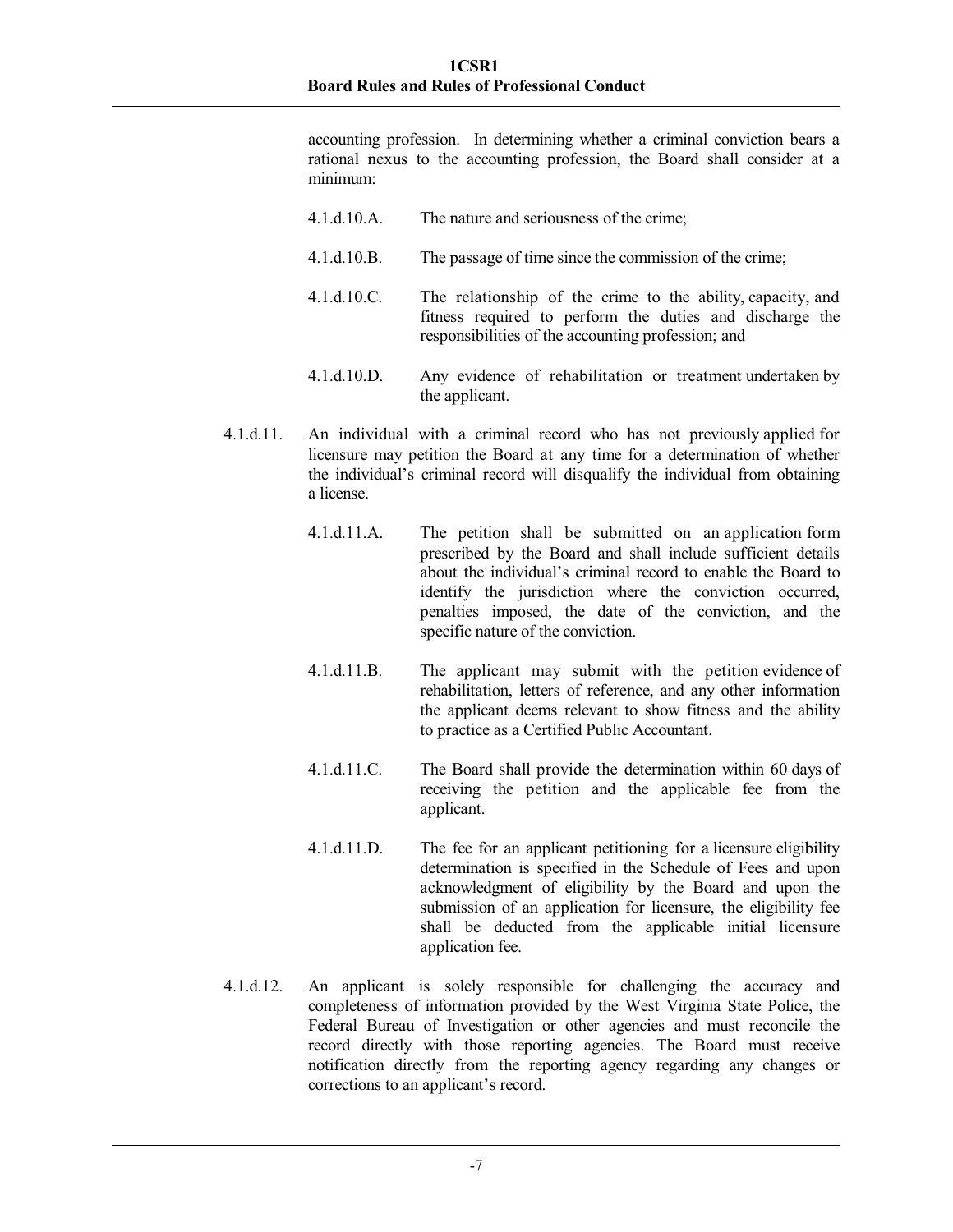- 4.1.d.13. If the applicant provides adequate proof of any error and correction thereof by any reporting agency, the Board shall reconsider the application of that applicant.
- 4.1.d.14. The results of the state and national criminal history record check may not be released to or by a private entity except:
	- 4.1.d.14.A. To the individual who is the subject of the criminal history record check;
	- 4.1.d.14.B. With the written authorization of the individual who is the subject of the criminal history record check; or
	- 4.1.d.14.C. Pursuant to court order.
- 4.1.d.15. The Board shall maintain confidential records and reports pertaining to criminal history record checks in a separate file which is only accessible to personnel authorized by the State Police to receive such records and reports.
- 4.1.d.16. Records received as part of the criminal history record check shall be maintained for a period of two years subsequent to the Board's final action on the application, and then disposed of by crosscut shredding.
- 4.1.d.17. A criminal history record check and related records are not public records for the purpose of chapter twenty-nine-b of the West Virginia Code.
- 4.1.e. Pays to the Board the appropriate application and license fees as required by Section 18; or
	- 4.1.e.1. Applies for a waiver of initial licensing fees as an active member of the armed forces of the United States, the National Guard, or a reserve component, as an honorably discharged veteran of the same, as a spouse if such active member or honorably discharged veteran, or as a surviving spouse of a deceased service member who has not remarried. The military service verification form, provided by the Board, and all required verification documents must be submitted with the application for licensure.
	- 4.1.e.2. Applies for a waiver of initial licensing fees as a low-income individual. A low-income individual is defined as an individual in the local labor market whose household adjusted gross income is below 130 percent of the federal poverty line. The term low-income individual also includes any person enrolled in a state or federal public assistance program including, but not limited to, Temporary Assistance for Needy Families Program (TANFP), Medicaid, or the Supplemental Nutrition Assistance Program (SNAP). The Low-Income Waiver of Initial Licensing Fees form, provided by the Board, shall be submitted with the application for licensure. The applicant shall attest to the validity of the information provided by signing, under penalty of perjury, the Written Declaration.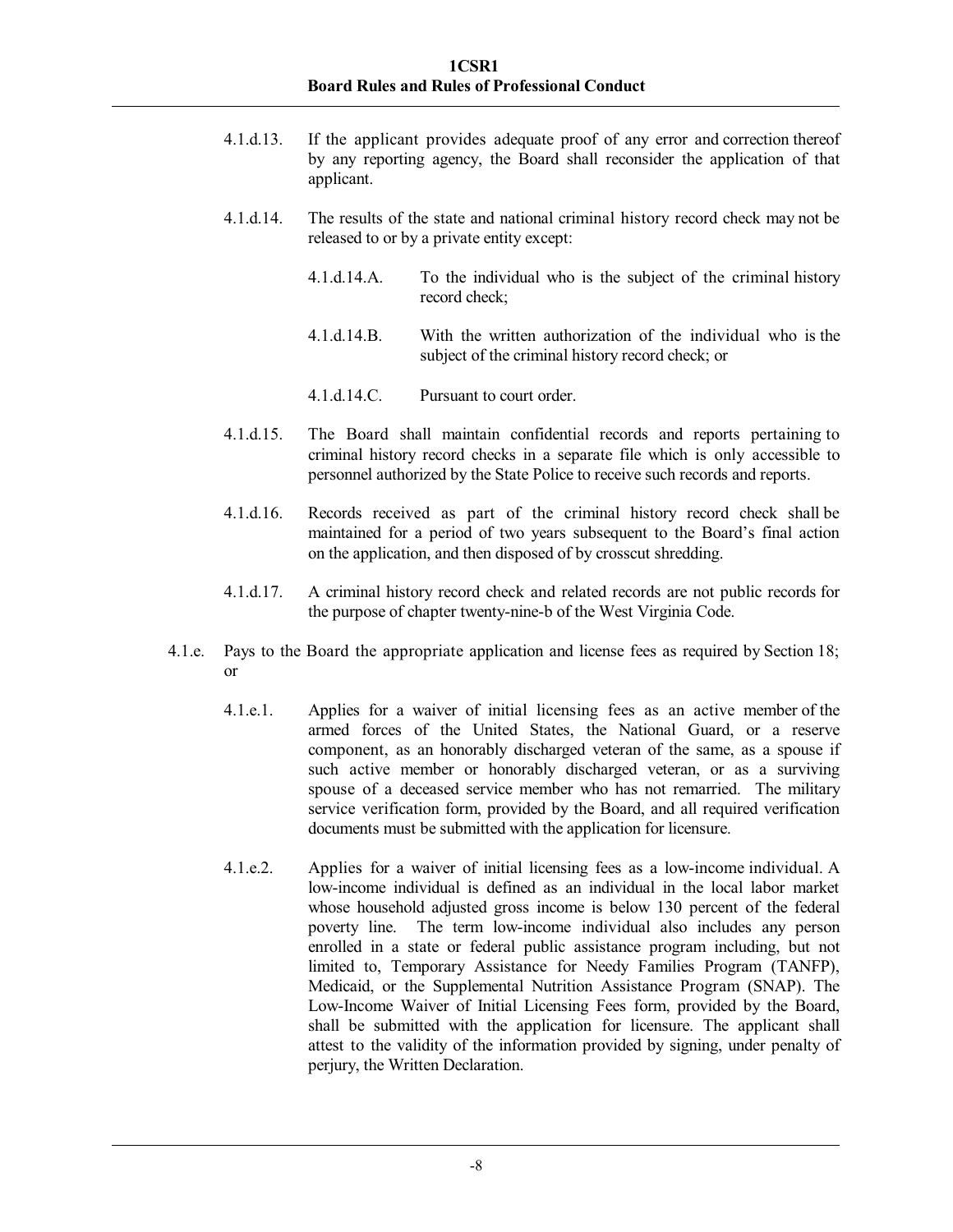4.2. Prior Certificants. -- No person who, on July 1, 1989, held a license as a certified public accountant previously issued by the Board shall be required to obtain an additional or substitute certificate or to fulfill an experience requirement in order to renew a certificate.

# **§1-1-5. Reciprocal Substantial Equivalency Certificate Requirements.**

- 5.1. Certified public accountants or their equivalent from other jurisdictions who intend to perform accounting services in this state and are either (1) a resident of this state, (2) have established a business in this state, or (3) are an employee of a firm or business entity in this state shall first make application for a reciprocal substantial equivalency certificate and meet the applicable qualifications below:
	- 5.1.a. Reciprocal Substantially Equivalent Certificate Requirements for Substantial Equivalency Practitioners. The Board shall issue a reciprocal substantially equivalent certificate to an applicant of good moral character who holds a valid out-of-state certificate if the state of issuance has certified public accountant certification requirements that are substantially equivalent or the individual has qualifications substantially equivalent to the certified public accountant certification requirements of the Uniform Accountancy Act.
	- 5.1.b. Reciprocal Substantially Equivalent Certificate Requirements for Not Substantially Equivalent Practitioners. The Board shall issue a reciprocal substantially equivalent certificate to an applicant of good moral character who holds a valid out-of-state certificate but who does not qualify for a certificate under the provision of W. Va. Code §30-9-9, if the applicant meets the following education, experience, examination and continuing education requirements:
		- 5.1.b.1. The applicant passed the examination required for issuance of the applicant's certificate with grades that would have been passing grades at the time in this state;
		- 5.1.b.2. Within the ten year period immediately preceding the application and after passing the examination upon which the applicant's certificate in the other state was based, the applicant has had one year of experience outside of this state of the type described in W. Va. Code  $\S$ 30-9-8(3) and/or subdivision 4.1.c. of this Rule; and
		- 5.1.b.3. If the applicant's out-of-state certificate was issued more than four years prior to the application for issuance of a certificate under this Section, that the applicant has fulfilled the continuing professional education requirements that would have been applicable under W. Va. Code §30-9- 12(b) and subsection 7.3. of this Rule.
	- 5.1.c. Reciprocal Substantially Equivalent Certificate Requirements for Foreign Designations. The Board shall issue a reciprocal substantially equivalent certificate to an applicant of good moral character who holds a foreign designation in public accountancy if:
		- 5.1.c.1. the foreign authority which granted the designation makes similar provision to allow a person who holds a valid certificate issued by this State to obtain such foreign authority's comparable designation;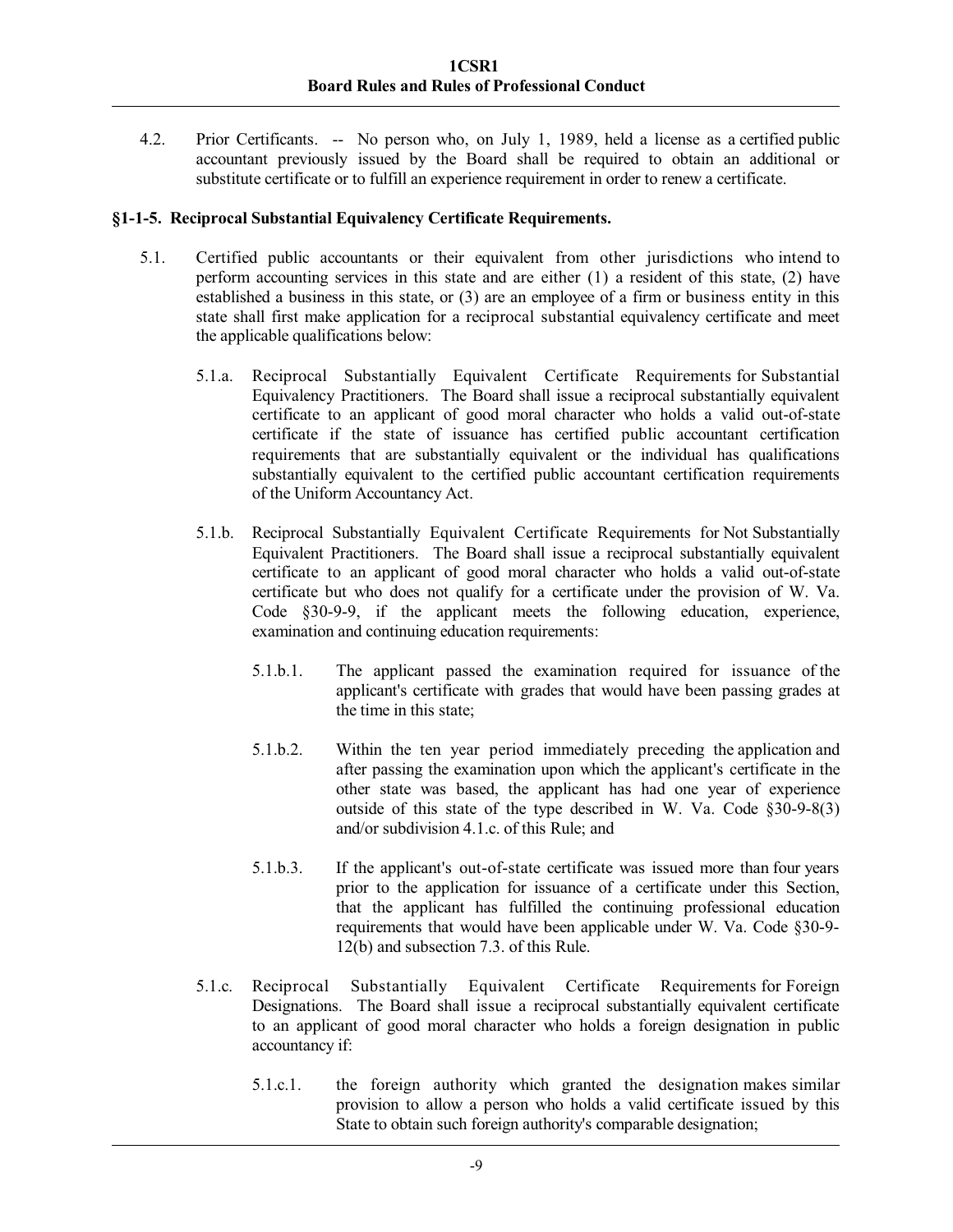- 5.1.c.2. the foreign designation:
	- 5.1.c.2.A. was duly issued by a foreign authority that regulates the practice of public accountancy and has not expired or been revoked or suspended;
	- 5.1.c.2.B. entitles the holder to issue reports upon financial statements; and
	- 5.1.c.2.C. was issued upon the basis of educational, examination, and experience requirements established by the foreign authority or by law that are substantially equivalent to those contained in the Uniform Accountancy Act; and
- 5.1.c.3. the applicant:
	- 5.1.c.3.A. received the designation, based on educational and examination standards substantially equivalent to those in effect in this State at the time the foreign designation was granted;
	- 5.1.c.3.B. completed an experience requirement, substantially equivalent to the requirement set out in subdivision 4.1.c. of this Rule, in the jurisdiction which granted the foreign designation; or meets equivalent requirements prescribed by the Board by rule, within the ten years immediately preceding the application; and
	- 5.1.c.3.C. passed a uniform qualifying examination in national standards and an examination on the laws, rules and code of ethical conduct in effect in this state acceptable to the Board.
- 5.1.c.4. An applicant under this Section shall in the application list all jurisdictions, foreign and domestic, in which the applicant has applied for or holds a designation to practice public accountancy, and each holder of a certificate issued under this subsection shall notify the Board in writing, within thirty days after its occurrence, of any issuance, denial, revocation or suspension of a designation or commencement of a disciplinary or enforcement action by any jurisdiction.
- 5.1.d. Reciprocal Substantial Equivalency Certificate Requirements for a Holder of an Outof-State Certificate Establishing a Place of Business in this State.
	- 5.1.d.1. A holder of an out-of-state certificate who intends to establish an office in this state shall first apply to the Board for the issuance of a reciprocal substantial equivalency certificate.
	- 5.1.d.2. Until the applicant has applied for and received a certificate, he or she may not establish a place of business in this state.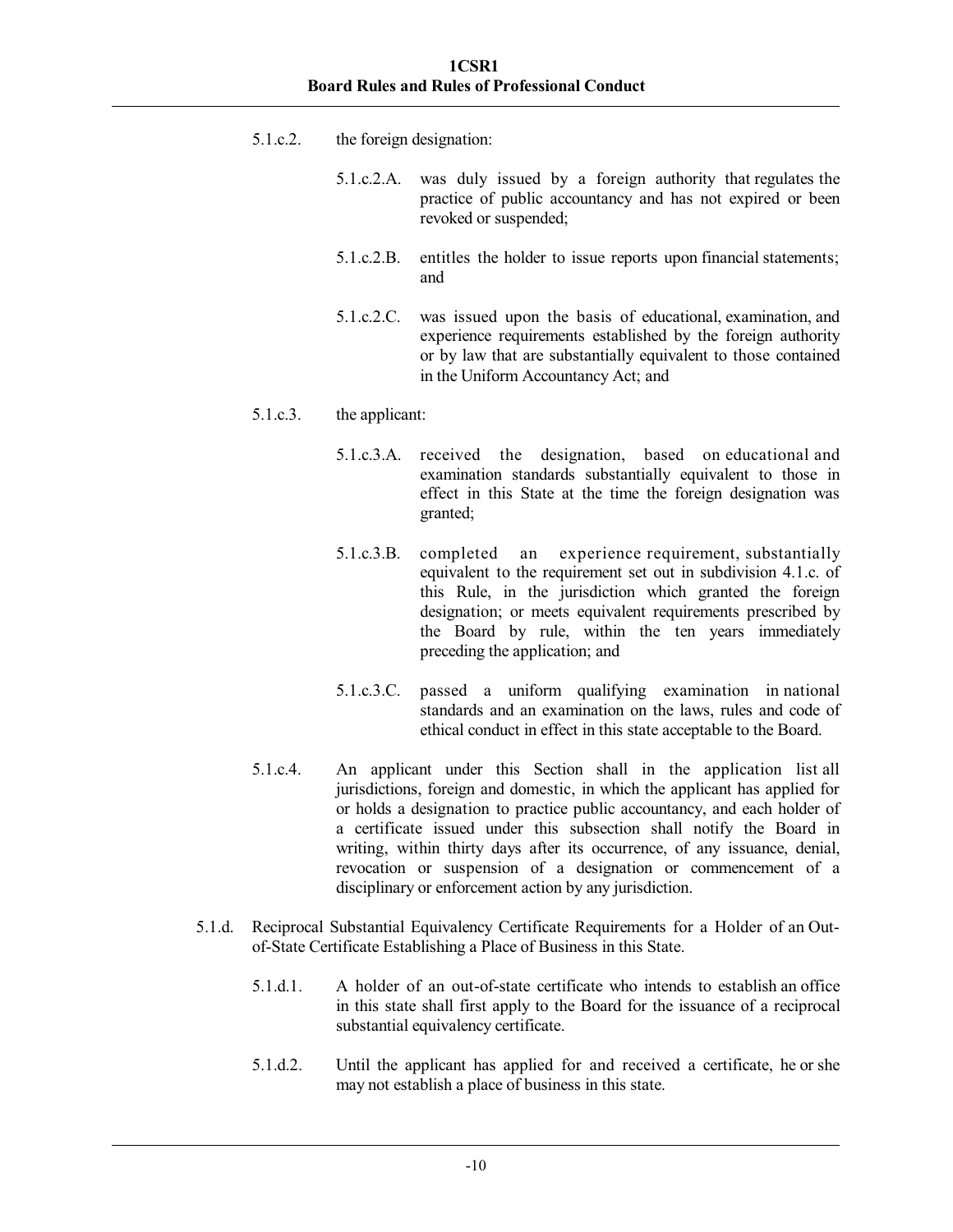# **§1-1-6. Examination for Certificate.**

- 6.1. Administration of the Examination. The Board may make use of all or any part of the Uniform Certified Public Accountant Examination and Advisory Grading Service of the AICPA and may contract with third parties to perform any administrative services with respect to the examination that it considers appropriate to assist it in performing its duties hereunder.
- 6.2. Application for Examination.
	- 6.2.a. An applicant for examination shall meet the requirements of 6.2. and shall complete the application form prescribed by the Board and furnish all information, documentation, references, and fees required in Section 18 of this Rule. Applications shall be filed in the Board office no later than 30 days prior to the date on which the candidate intends to sit for his/her first testing section.
	- 6.2.b. An application will not be considered filed until the application fee and examination fee required by these Rules and all required supporting documents have been received, including proof of identity as determined by the Board and specified on the application form, official transcripts and proof that candidate has satisfied the education requirement.
	- 6.2.c. Any candidate who fails to appear for the examination shall forfeit all fees charged for both the application and the examination.
	- 6.2.d. The Board or its designee will forward notification of eligibility for the computerbased examination to NASBA's National Candidate Database.
	- 6.2.e. If the candidate fails to take any part of the examination in eighteen (18) months from the time the application is filed with the Board, the applicant shall complete a new application for certification examination under the requirements existing at the time the new application is completed.
- 6.3. Time and Place of Examination. Eligible candidates shall independently contact a test center identified by the Board to schedule the time and place for the examination at an approved test site. Scheduling reexaminations must be made in accordance with subdivision 6.6.a. of this Rule.
- 6.4. Examination Content. The examination required by section eight, article nine, chapter thirty of the Act shall test the knowledge and skills required for performance as an entry-level certified public accountant. The examination shall consist of the sections and structure established by the AICPA or its successor organization.
- 6.5. Determining and Reporting Examination Grades. A candidate shall pass each of the four test sections of the examination provided for in 8.(2) of the Act with a minimum score of 75 to meet the certification requirement in subsection 4.1 of this Rule. Upon receipt of advisory grades from the examination provider, the Board will review and may adopt the examination grades and will report the official results to the candidate.
- 6.6. Retake and Granting of Credit Requirements.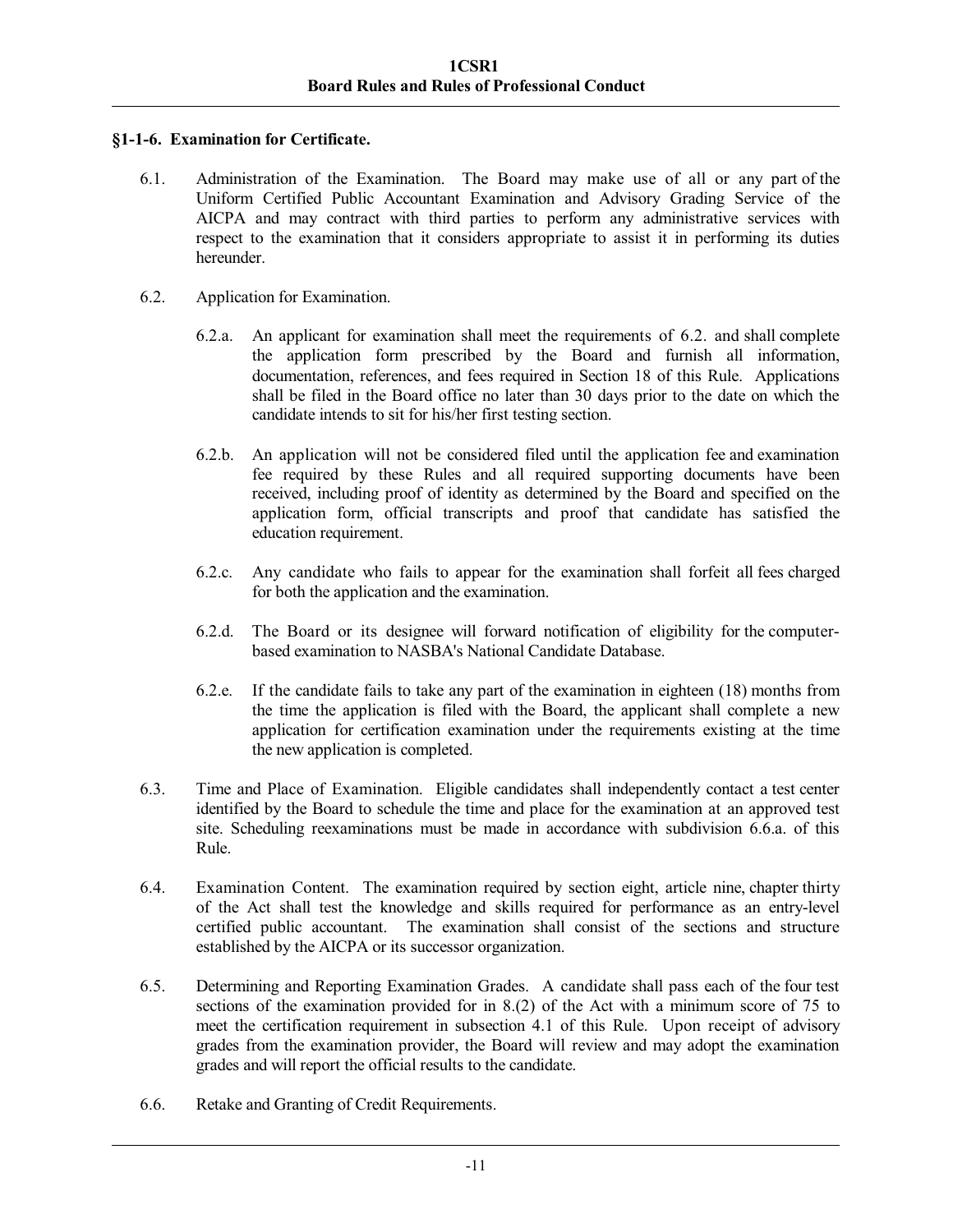- 6.6.a. A candidate may take the required test sections individually and in any order. Credit for any test sections passed are valid for eighteen months from the actual date the candidate took that test section, without having to attain a minimum score on any failed test sections and without regard to whether the candidate has taken other test sections.
	- 6.6.a.1. Candidates must pass all four test sections of the Uniform CPA Examination within a rolling eighteen-month period, which begins on the date that the first test section passed is taken.
	- 6.6.a.2. Unless otherwise provided for by the AICPA or its successor, candidates cannot retake a failed test section in the same examination window.
	- 6.6.a.3. In the event the required four test sections of the Uniform CPA Examination are not passed within the rolling eighteen-month period, credit for any test section(s) passed prior to the eighteen-month period will expire and that test section(s) must be retaken.
	- 6.6.a.4. A candidate shall retain credit for any and all test sections of an examination passed in another state if such credit would have been given, under then applicable requirements, if the candidate had taken the examination in this State.
	- 6.6.a.5. The Board may, in particular cases, extend the term of conditional credit validity notwithstanding the requirements of paragraphs 1., 2., 3. and 4., upon a showing that the credit was lost by reason of circumstances beyond the candidate's control.
	- 6.6.a.6. A candidate shall be deemed to have passed the Uniform CPA Examination once the candidate holds at the same time valid credit for passing each of the four test sections of the examination. For purposes of this Section, credit for passing a test section of the examination is valid from the actual date of the testing event for that test section, regardless of the date the candidate actually receives notice of the passing grade.
- 6.7. Candidate Testing Fee. The candidate shall, for each test section scheduled by the candidate to the Board or its designee, pay a fee that includes the actual fees charged by the AICPA, NASBA, and the test delivery service provider, as well as reasonable application fees established by the State Board.
- 6.8. Cheating.
	- 6.8.a. Cheating by an applicant in applying for or taking the examination shall be considered to invalidate any grade otherwise earned by a candidate on any part of the examination, and may warrant summary expulsion from the examination room and disqualification from taking the examination for a specified number of subsequent sittings.
	- 6.8.b. For purposes of this Rule, the following actions, among others, may be considered cheating: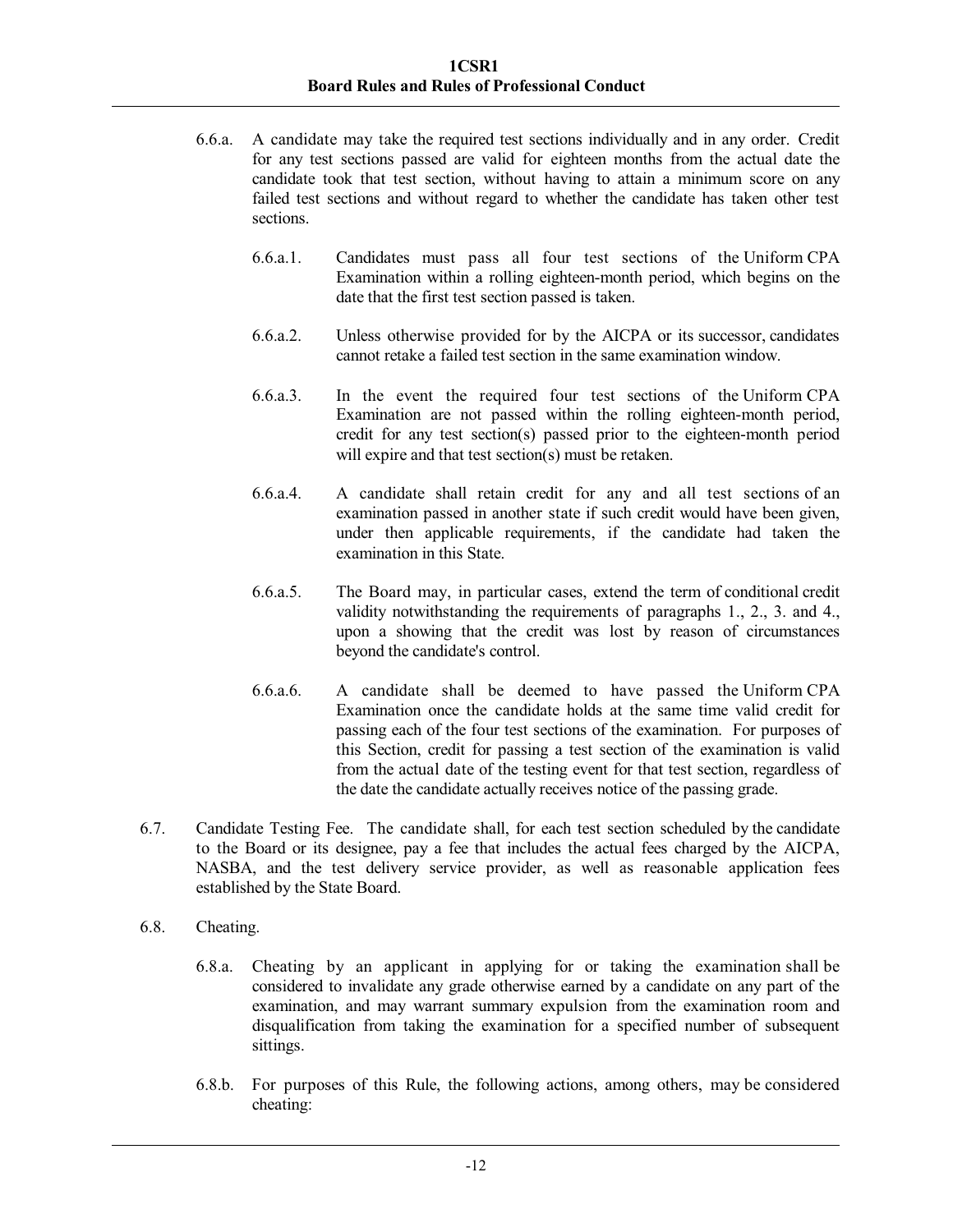- 6.8.b.1. Falsifying or misrepresenting educational credentials or other information required for admission to the examination;
- 6.8.b.2. Communication between candidates inside or outside the examination room or copying another candidate's answers while the examination is in progress;
- 6.8.b.3. Communication with others outside the examination room while the examination is in progress;
- 6.8.b.4. Substitution of another person to sit in the examination room in the stead of a candidate;
- 6.8.b.5. Reference to crib sheets, text books or other material inside or outside the examination room while the examination is in progress;
- 6.8.b.6. Violating the nondisclosure prohibitions of the examination or aiding or abetting another person in doing so; or
- 6.8.b.7. Retaking or attempting to retake a test section by an individual holding a valid certificate or by a candidate who has unexpired credit for having already passed the same test section, unless the individual has been directed to retake a test section pursuant to Board order or unless the individual has been expressly authorized by the Board to participate in a "secret shopper" program.
- 6.8.c. In any case where it appears that cheating has occurred or is occurring while the examination is in progress, the Board or its representatives may either summarily expel the candidate involved from the examination or move the candidate to a position in the test center away from other examinees where the candidate can be watched more closely.
- 6.8.d. In any case where the Board believes that it has evidence that a candidate has cheated on the examination, including those cases where the candidate has been expelled from the examination, the Board shall conduct an investigation and may conduct a hearing consistent with the requirements of 1CSR2, Contested Case Hearing Procedure, for the purpose of determining whether or not there was cheating, and if so what remedy should be applied.
- 6.8.e. After a hearing in any case where a candidate is refused credit for parts of the examination taken, or is disqualified from taking other parts, the Board shall give the candidate a statement containing its findings, the evidence upon which the findings are based, and a notice of the right of the candidate to a formal rehearing by the Board, with right of appeal, pursuant to West Virginia Board of Accountancy Rule, 1CSR2, Contested Case Hearing Procedure. The Board will also provide to the board of accountancy of any other state to which the candidate may apply for the examination, a copy of the final order containing findings of fact and conclusions of law.
- 6.9. Security and Irregularities. Notwithstanding any other provisions under these Rules, the Board may postpone scheduled examinations, the release of grades, or the issuance of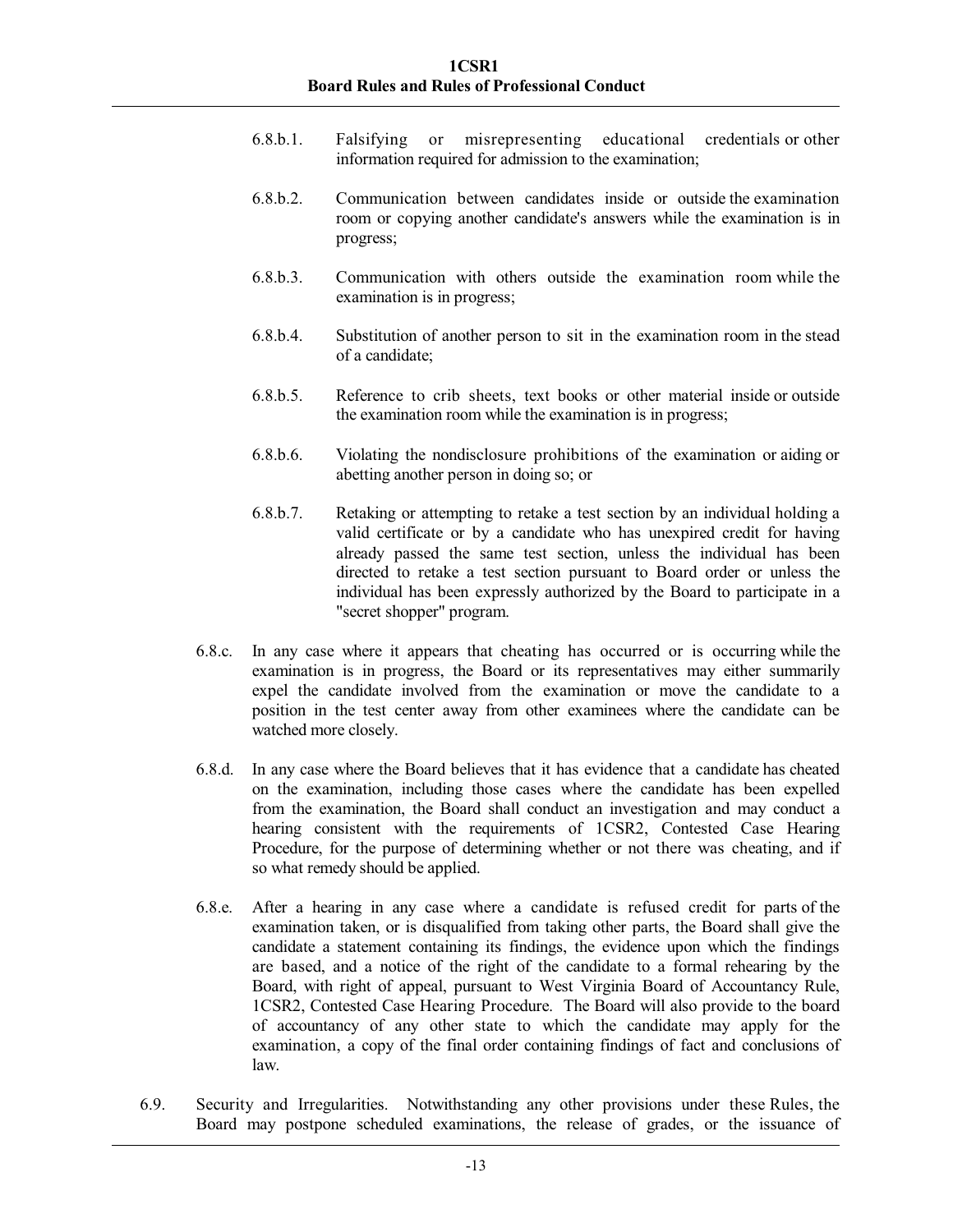certificates due to a breach of examination security; unauthorized acquisition or disclosure of the contents of an examination; suspected or actual negligence, errors, omissions, or irregularities in conducting an examination; or for any other reasonable cause or unforeseen circumstance.

# **§1-1-7. Certificate Renewal; Condition of Renewal.**

- 7.1. All registrants and certificants shall annually renew their certificates from the Board in order to offer professional services to the public. Licenses are valid for a period of one (1) year (or portion thereof) ending on June 30 of each year. All registrants and certificants shall file with the Board a written notification of any change of home or employment address within thirty (30) days after its occurrence.
- 7.2. Applicants for renewal of a certificate shall complete the forms prescribed by the Board and furnish all information and documentation required in the form, as well as the license fee provided for in Section 18 of this Rule.
	- 7.2.a. An applicant shall list all states in which he or she has applied for or holds an out-ofstate certificate and any past denial, revocation or suspension of an out-of-state certificate.
	- 7.2.b. The Board shall not consider an application unless the fee provided by this Rule accompanies the application.
- 7.3. Continuing education. -- Certificate holders applying for annual licensure renewal shall have completed 120 hours of continuing education as provided for in this subsection within the three preceding calendar years, with at least 20 hours in each calendar year: Provided, That the new certificate holder completes 40 hours of continuing education during the subsequent calendar year and thereafter satisfies all otherwise applicable provisions of this subsection. Included in the 120 hours shall be a minimum of four (4) hours of ethics. A program in ethics includes topics such as ethical reasoning, state-specific statutes and rules, and standards of professional conduct, including those of other applicable regulatory bodies.
	- 7.3.a. Continuing education program guidelines. The Board shall determine if a continuing education program satisfies the requirements of this subsection. In its evaluation of continuing education programs, the Board shall consider whether:
		- 7.3.a.1. The program contributes directly to the professional competence of the individual;
		- 7.3.a.2. The stated objectives of a program include the enhancement of the ability of the participant which the program is intended to accomplish;
		- 7.3.a.3. The education and/or experience prerequisites for the program are stated with specificity;
		- 7.3.a.4. Materials used in programs are developed by qualified individuals for use with specified teaching methods;
		- 7.3.a.5. Program content is current;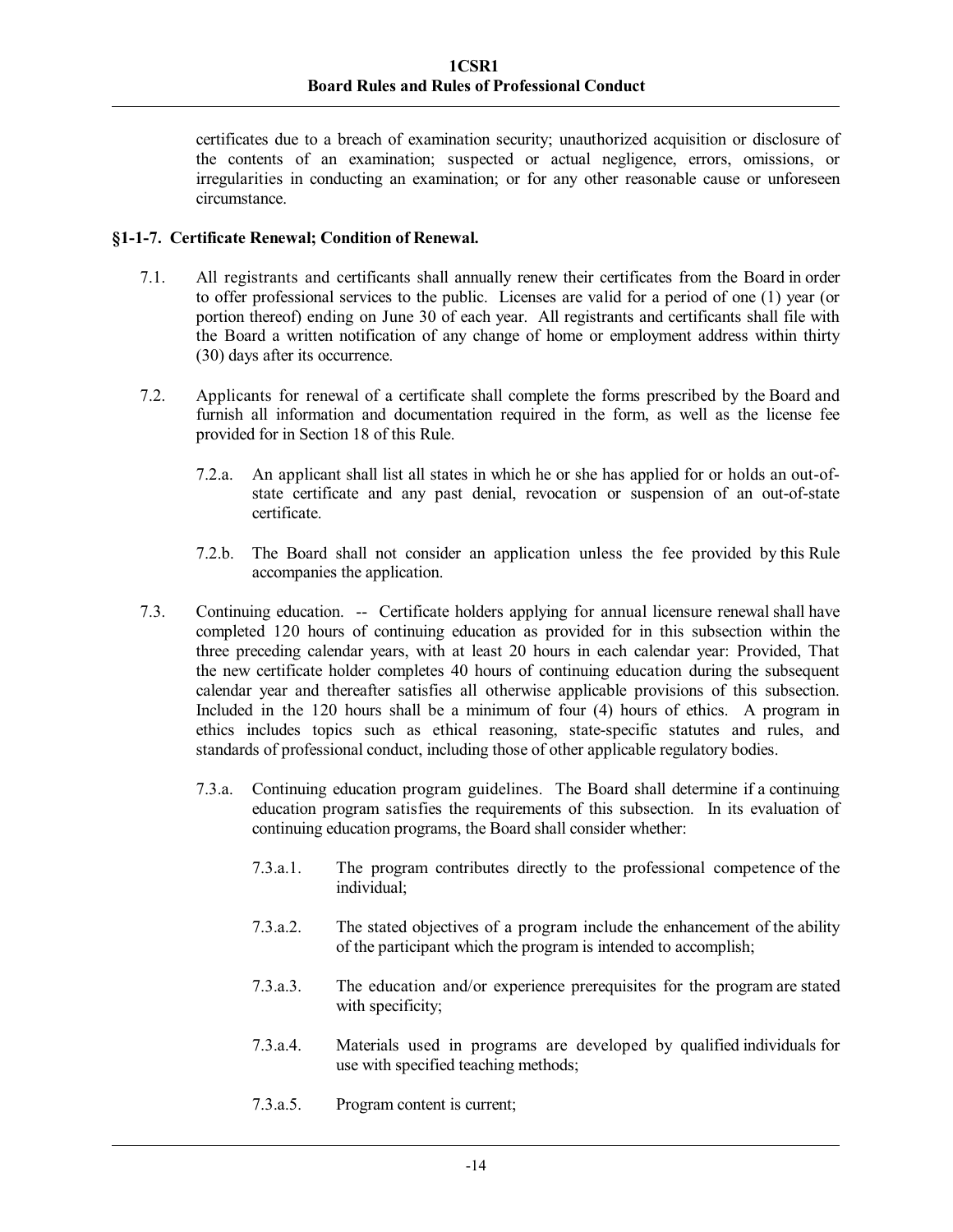- 7.3.a.6. Programs are reviewed by persons other than the preparer to ensure compliance with this subdivision; and
- 7.3.a.7. Programs meet the Statement on Standards for Continuing Professional Education (CPE) Programs issued jointly by AICPA and NASBA.
- 7.3.b. Qualifying programs include, but are not necessarily limited to:
	- 7.3.b.1. Courses and mini-courses sponsored by national or state professional accounting organizations. The Board may approve programs sponsored by other groups if they meet the same educational objectives;
	- 7.3.b.2. University and college courses (other than courses in principles of accounting) which contribute to the professional competence of the individual;
	- 7.3.b.3. Formal home study courses;
	- 7.3.b.4. Firm "in house" programs sponsored by accounting firms, other than basic, "on-the-job" training;
	- 7.3.b.5. Published books and articles, to a maximum of 60 hours credit per publication; and
	- 7.3.b.6. Technical sessions at meetings of professional organizations or other organizations of direct interest and application to the practice of public accountancy, such as the West Virginia Tax Institute;
	- 7.3.b.7. Program sponsors listed on the NASBA's National Registry of CPE Sponsors.
- 7.3.c. Qualifying programs do not include, for example, time spent in:
	- 7.3.c.1. Providing services to clients;
	- 7.3.c.2. Presentations to nonprofessional groups such as schools, civic, religious, or community organizations; and
	- 7.3.c.3. Informal review of professional journals.
- 7.3.d. Continuing education program preapproval, credits and administration; additional credit for instruction.
	- 7.3.d.1. The Board encourages licensees, program sponsors, and other interested persons to seek prior approval of continuing education programs in order to facilitate the administration of and compliance with this subsection.
	- 7.3.d.2. The Board shall award one hour of credit for the completion of each 50 minutes of actual participation in the program, or its lesson equivalent in a home study course, as indicated on the certificate of completion. The Board shall not award credit for programs less than 50 minutes in length.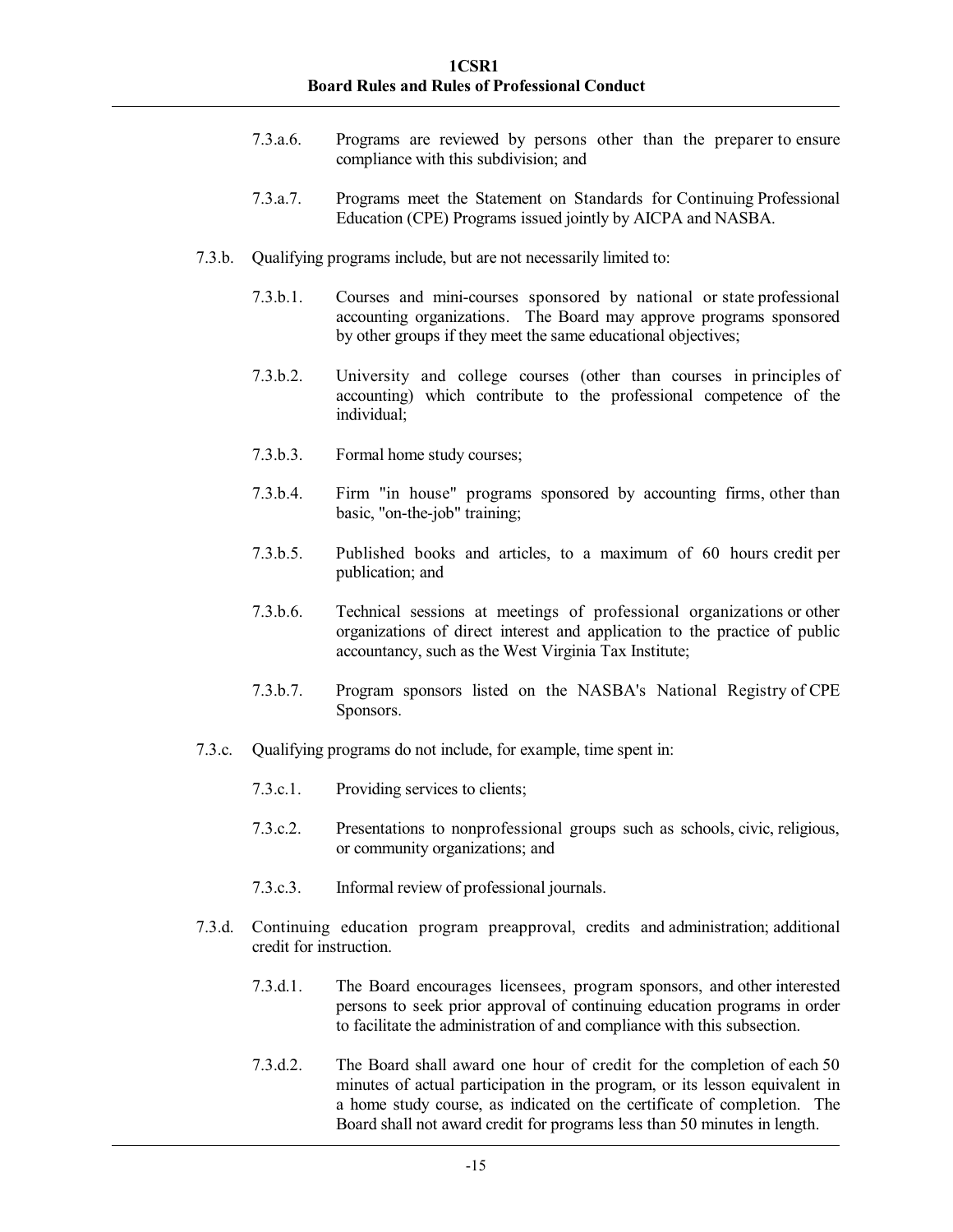- 7.3.d.3. The Board shall grant credit for university or college courses at accredited schools as follows:
	- 7.3.d.3.A. Applicants shall receive 15 hours credit for each semester credit hour earned and ten hours credit for each quarter credit hour earned; and
	- 7.3.d.3.B. Applicants attending non-credit courses shall receive credit at the rate of one hour of credit for each 50 minutes in-class participation.
- 7.3.d.4. An applicant may claim credit only for programs completed during the relevant calendar years, except for good cause shown.
- 7.3.d.5. Instructors in an approved program shall receive three hours credit for each hour taught for the first time they teach a course, to a maximum of 60 hours credit per course per year. The Board shall not give credit for subsequent teaching of the same course, unless the course has been substantially updated. If the same course is taught again in less than three years, the instructor must receive prior approval from the Board for additional credit.
- 7.3.e. Compliance monitoring.
	- 7.3.e.1. The Board shall measure compliance with this subsection by the calendar year. All certificate holders shall return an annual continuing education reporting form to the Board by January 31 of the following year.
	- 7.3.e.2. Reporting forms shall contain the certificate holder's Board certificate and licensee numbers.
	- 7.3.e.3. The Board shall enter hours reported into the record of the certificate holder in a master file with the designation of the year and the number of credits and maintain in the master file the certificate holder's record of the current year and the past two years. In addition, the Board shall maintain a file of continuing education reporting forms for each certificate holder for four years.
	- 7.3.e.4. The Board shall annually provide a mailing to each certificate holder which will provide a confirmation of the record for review by the licensee so that corrective action can be taken if there is an error or dispute.
	- 7.3.e.5. Fraudulent reporting of Continuing Professional Education credits is a basis for disciplinary action by the Board.
- 7.3.f. Continuing education exceptions.
	- 7.3.f.1. The following persons are exempt from the requirements of this subsection: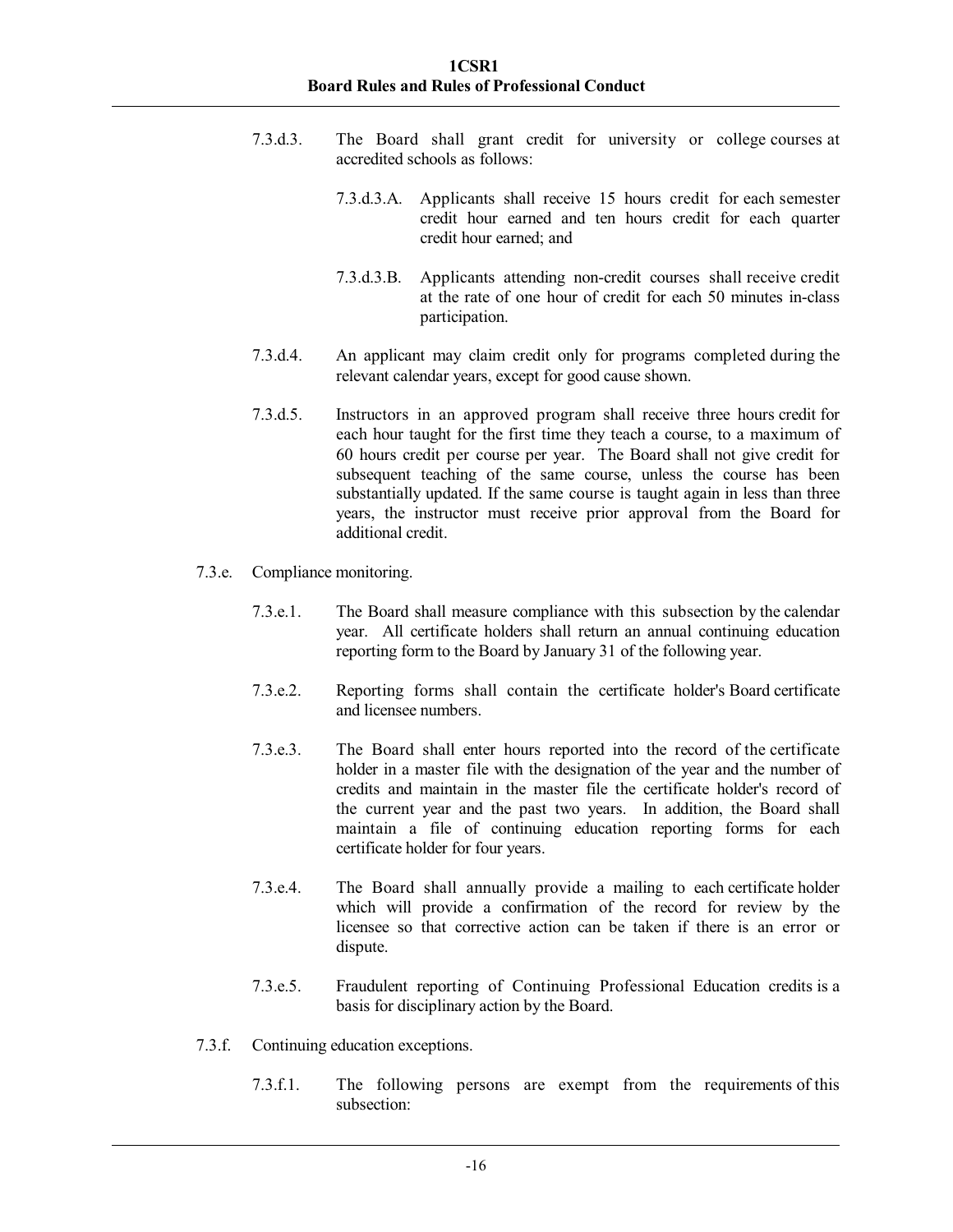- 7.3.f.1.A. Inactive certified public accountants who do not perform or offer to perform any professional service to the public, either directly or indirectly through his or her employer; or
- 7.3.f.1.B. Persons who demonstrate good cause for exemption to the Board. A person not meeting the requirements of this subsection must apply to the Board for a waiver due to extenuating circumstances, such as accident, illness, pregnancy, military service or any other circumstance as determined appropriate by the Board. This request shall be received by the Board by January 31 following the reporting period, except for good cause shown.
- 7.4. Reactivation of certificate-- In order to reactivate a certificate, an Applicant shall complete the following:
	- 7.4.a. Activation application with the accompanying fee as required by the Board; and
	- 7.4.b. Minimum of forty (40) hours of continuing education, including a minimum of four (4) hours in the subject of ethics. This continuing education shall have been completed during the previous two (2) calendar years and the portion of the year for which the application is being filed.
- 7.5. Reactivation of certificate from failure to meet continuing education requirements.
	- 7.5.a. If the Applicant was not in compliance with the continuing education requirement during the last calendar year for which he or she was required to secure hours, then he or she shall complete the following:
		- 7.5.a.1. Application for Reinstatement with the accompanying fee as required by the Board; and
		- 7.5.a.2. The greater of the following:
			- 7.5.a.1.A. The number of hours that the Applicant was deficient for continuing education compliance during the Applicant's last continuing education calendar year, including a minimum of four (4) hours in the subject of ethics. The continuing education hours required for this subsection shall have been completed after the last calendar year for which the Applicant was last in compliance with continuing education requirements, but no earlier than the previous two (2) calendar years and the portion of the year for which the application is being filed; or
			- 7.5.a.2.B. Forty (40) hours of continuing education, including a minimum of four (4) hours in the subject of ethics. The continuing education hours must have been completed during the previous two (2) calendar years and the portion of the year for which the application is being filed.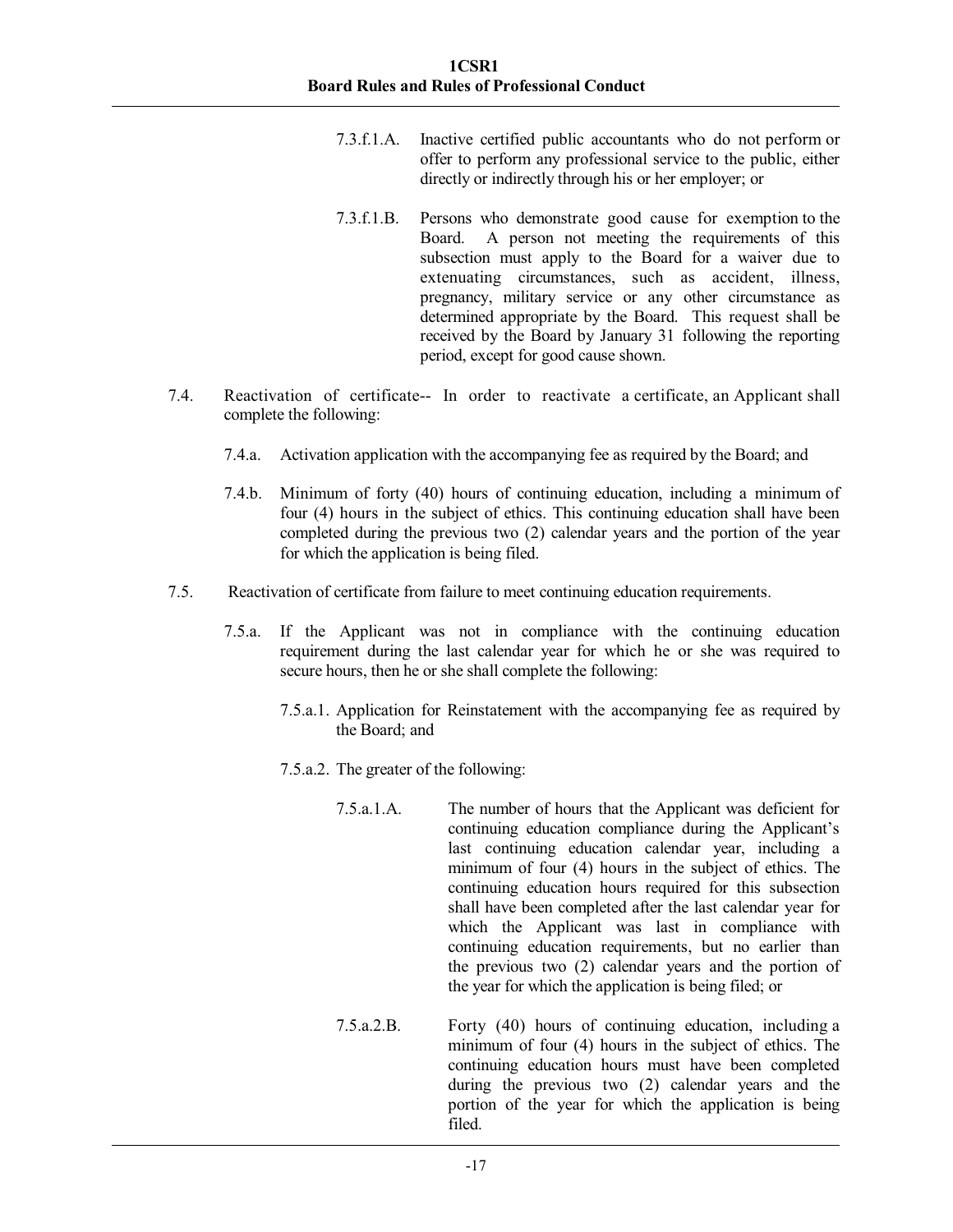### **§1-1-8. Peer Review.**

For purposes of subdivisions 12.2.e. and 12.3.e., the Board shall accept (i) the peer review program offered by the AICPA and administered by the West Virginia Society of Certified Public Accountants or (ii) any other peer review program that the Board deems comparable in terms of quality, thoroughness and reliability to the AICPA peer review program. If an applicant intends to use a peer review program other than the AICPA peer review program, the applicant shall submit detailed information concerning the peer review program (including but not limited to the sponsor of the program, the standards used, the identity and qualifications of the expected reviewers, and similar information) to the Board prior to contracting with the alternative peer review provider. The Board will promptly evaluate the proposed peer review program and inform the applicant whether the program is acceptable.

# **§1-1-9. Public Accountants.**

All provisions of this Rule that are specifically applicable to certified public accountants are also applicable to the same extent to public accountants.

# **§1-1-10. Substantial Equivalency Practice Privileges.**

- 10.1. In determining whether the certification requirements of the other state or the individual are substantially equivalent to the certification requirements of the Uniform Accountancy Act, the Board is authorized to use the NQAS.
- 10.2. Any individual performing or offering to perform any services as a substantial equivalency practitioner is subject to the following:
	- 10.2.a. Jurisdiction of the board concerning all matters within the scope of these Rules;
	- 10.2.b. Compliance with the provisions of W. Va. Code §30-9-1 et seq. and applicable Rules;
	- 10.2.c. The appointment of the Board of Accountancy of the state of issuance of his or her out-of-state certificate as his or her agent upon which process may be served in an action or proceeding by the Board; and
	- 10.2.d. Voluntary disclosure of any and all documentation necessary to conduct an investigation under this Rule.

### **§1-1-11. Issuance and Renewal of Permits.**

- 11.1. A firm receiving a permit pursuant to this Section shall file with the Board a written notification of any of the following events within thirty (30) days after its occurrence:
	- 11.1.a. Formation of a new firm;
	- 11.1.b. Addition of a partner, member, manager or shareholder;
	- 11.1.c. Retirement, withdrawal or death of a partner, member, manager or shareholder;
	- 11.1.d. Any change in the name of the firm;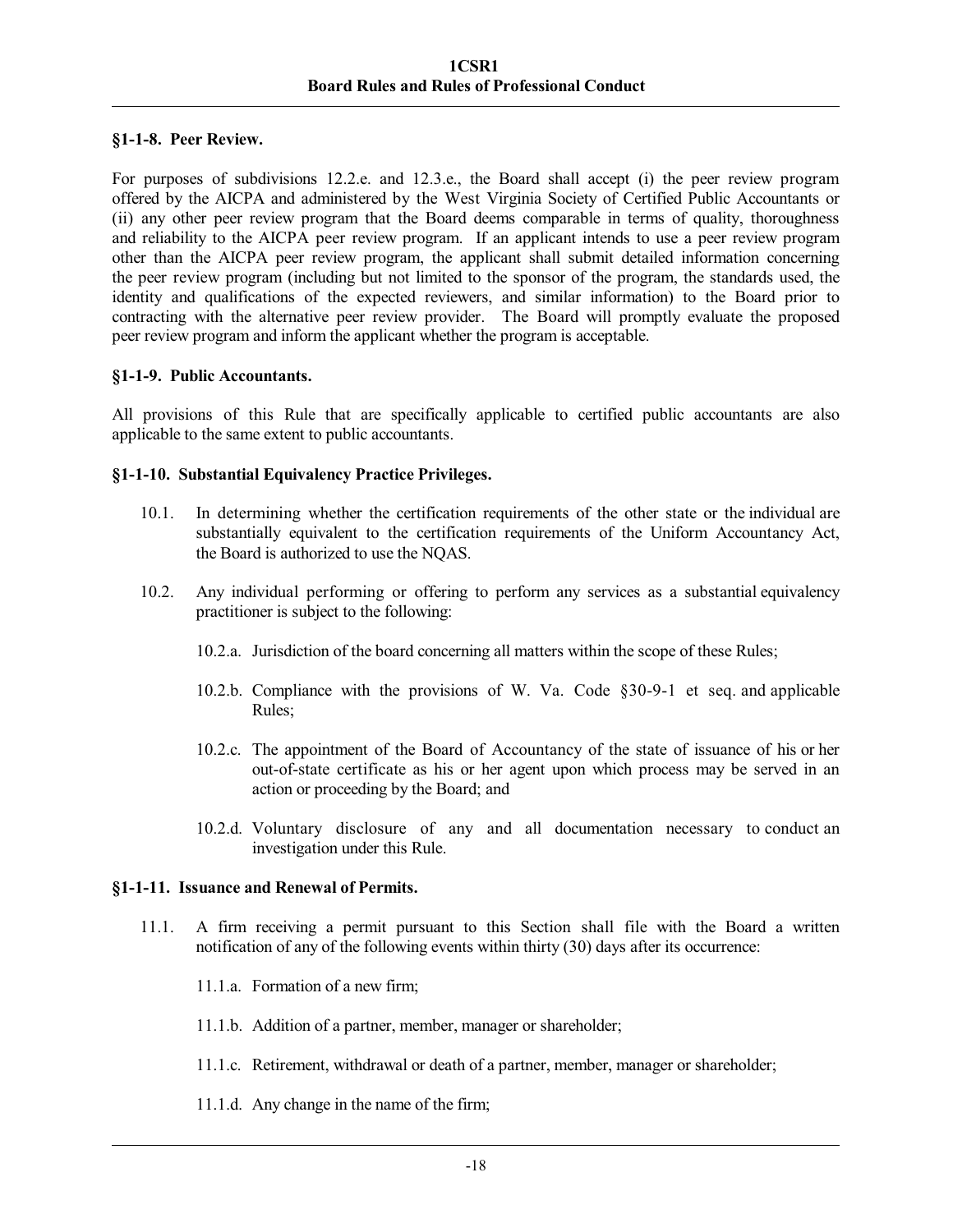- 11.1.e. Dissolution of the firm;
- 11.1.f. Change in the management of any branch office in this State;
- 11.1.g. Establishment of a new branch office or the closing or change of address of a branch office in this State; or
- 11.1.h. The occurrence of any event or events which would cause the firm not to be in conformity with the provisions of the Act or this Rule.
- 11.2. In the event of any change in legal form of a firm, such new firm shall within thirty (30) days of the change file an application for the issuance of a permit in accordance with these Rules and pay the fee required by these Rules.

#### **§1-1-12. Issuance and Renewal of Authorizations.**

- 12.1. No individual practitioner or firm may provide attest or compilation services without first having obtained an authorization issued by this Board unless the individual practitioner or firm meets the substantial equivalency practice privilege exceptions below:
	- 12.1.a. Individual practitioners who have substantial equivalency practice privileges who provide only compilation services performed in accordance with Statements on Standards for Accounting and Review Services who:
		- 12.1.a.1. Sign compilation reports as a certified public accountant;
		- 12.1.a.2. Meet the competency requirements set forth in the professional standards for those services; and
		- 12.1.a.3. Are undergoing a peer review program that conforms with applicable laws and rules;
	- 12.1.b. Out-of-state firms who provide only compilation services performed in accordance with Statements on Standards for Accounting and Review Services who:
		- 12.1.b.1. Meet firm ownership requirements;
		- 12.1.b.2. Are undergoing a peer review program that conforms with applicable rules; and
		- 12.1.b.3. Performs the services through an individual with substantial equivalency practice privileges.
- 12.2. The Board may issue an authorization to an individual practitioner who tenders the fee specified in Section 18 of this Rule and provides the following information:
	- 12.2.a. The name of the individual applying and the individual practitioner's certificate or registration number;
	- 12.2.b. The location of each office within the state from which the individual practitioner performs accounting services;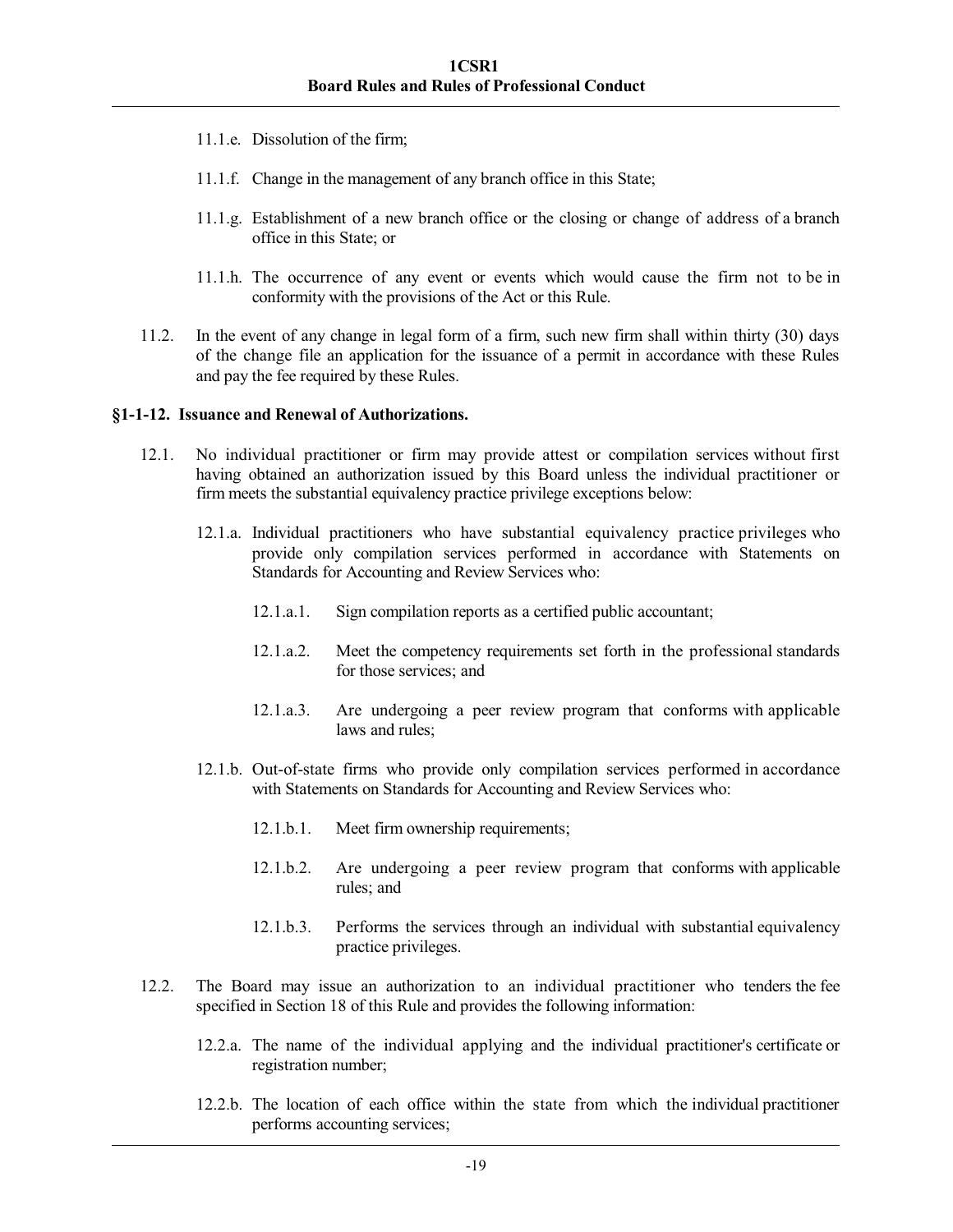- 12.2.c. Any issuance, denial, revocation, suspension, probation, or censure of any certification issued by this state or an out-of-state accountancy Board;
- 12.2.d. Verification that the individual practitioner who signs attest and compilation reports as a certified public accountant or public accountant meets the competency requirements set forth in the Generally Accepted Auditing Standards published by the AICPA (for attest services) and/or the Statements on Standards for Accounting and Review Services published by the AICPA (for compilation services); and
- 12.2.e. Verification that the individual practitioner has timely completed a peer review (as discussed in Section 8 of this Rule) in a satisfactory manner as determined by the Board.
- 12.3. The Board may issue an authorization to a firm that holds a permit or a firm that applies for a permit who tenders the fee specified in Section 18 of this Rule and provides the following information:
	- 12.3.a. The names of all partners, officers, shareholders, members or managers of the firm whose principal place of business is in this state and each individual's certification or registration number, (if applicable);
	- 12.3.b. The location of each office of the firm within the state and the name of the certified public accountant or public accountant in charge of each office, (if applicable);
	- 12.3.c. Any issuance, denial, revocation, suspension, probation, or censure of a permit issued by this or another state Board;
	- 12.3.d. Verification that any certified public accountant or public accountant who signs or authorizes someone to sign a report on financial statements on behalf of the permit holder meets the competency requirements set forth in the Generally Accepted Auditing Standards published by the AICPA (for attest services) and/or the Statements on Standards for Accounting and Review Services published by the AICPA (for compilation services); and
	- 12.3.e. Verification that the permit holder has timely completed a peer review (as discussed in Section 8 of this Rule) in a satisfactory manner as determined by the Board.
- 12.4. A firm may simultaneously apply for the issuance or renewal of a permit and the issuance or renewal of an authorization by demonstrating that the firm meets the requirements of Section 11 of this Rule and Section 12 of this Rule.
- 12.5. The Board shall renew an authorization for a period of one year beginning on the first day of July of each year.

### **§1-1-13. Refusal to Issue or Renew; Suspension, Revocation of License; Disciplinary Action.**

13.1. Authority and grounds for refusal to issue or renew a license or to suspend, revoke and/or fine a licensee. The Board may refuse to issue, refuse to renew, suspend, revoke or limit any license or practice privilege of any licensee, substantial equivalency practitioner or firm and may take disciplinary action against a licensee or substantial equivalency practitioner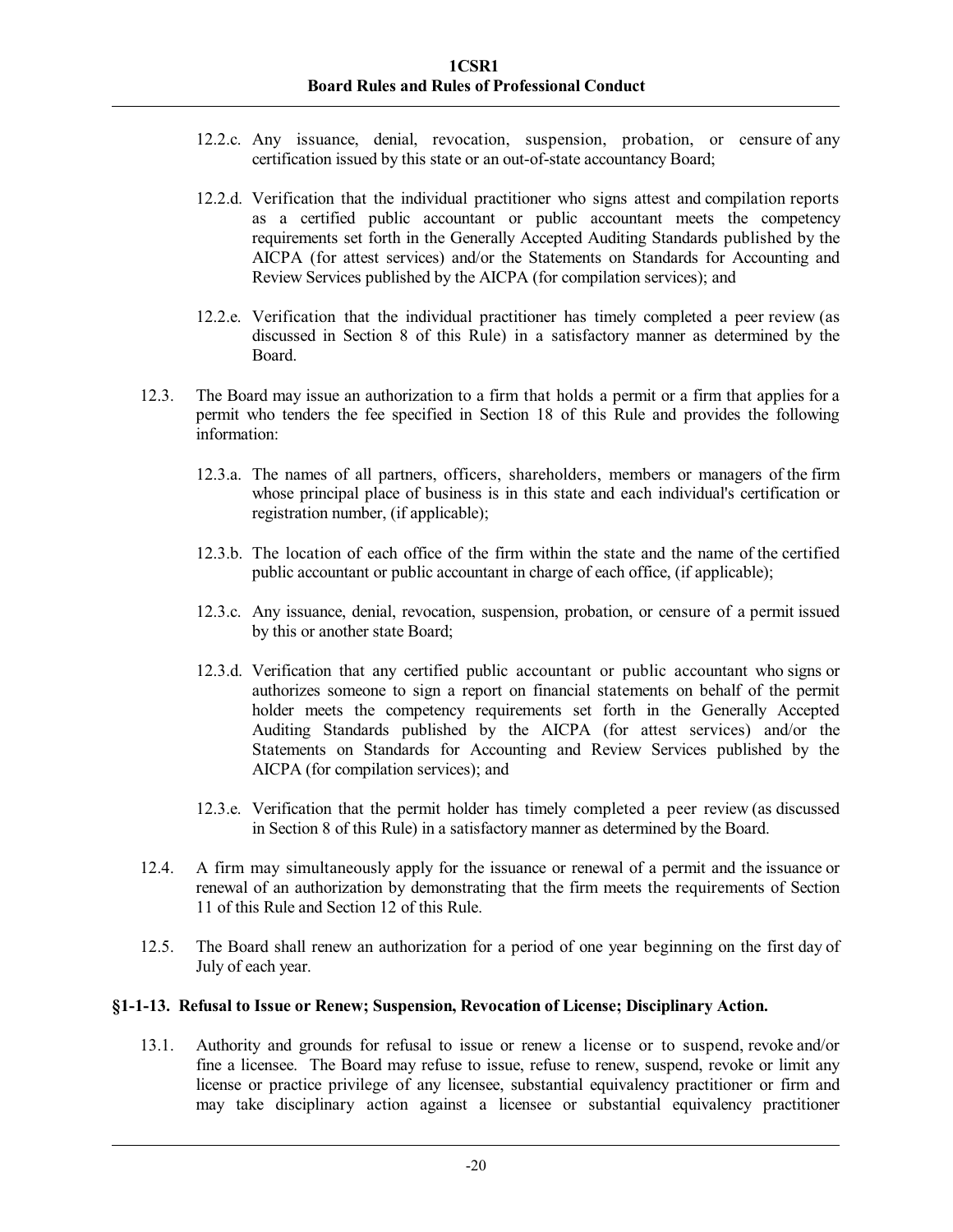practicing in this state who, after a hearing held pursuant to W. Va. Code §30-1-1, et seq., has been adjudged by the Board as unqualified because of any of the following reasons:

13.1.a. Fraud or deceit in obtaining or maintaining a license or substantial equivalency practice privilege;

- 13.1.b. Cancellation, revocation, suspension or refusal to renew an out-of-state certificate, an out-of-state permit or substantial equivalency practice privilege for disciplinary reasons in any other state for any cause other than failure to pay an annual fee for the renewal of an out-of-state certificate or out-of-state permit in the other state;
- 13.1.c. Failure by any licensee to maintain compliance with requirement for issuance or renewal of a license or to timely notify the Board as required under W. Va. Code §30-9-18;
- 13.1.d. Revocation or suspension of the right of the licensee or substantial equivalency practitioner to practice before any state or federal agency;
- 13.1.e. Dishonesty, fraud, professional negligence in the performance of services as a licensee or substantial equivalency practitioner or in the filing or failure to file the licensee's or substantial equivalency practitioner's own income tax returns, or a willful departure from accepted standards of professional conduct applicable to licensees and substantial equivalency practitioners;
- 13.1.f. Violation of any provision of this article, any lawful order of this Board, or any Rule, including the violation of any professional standard or rule of professional conduct;
- 13.1.g. Conviction of a felony or any crime an element of which is dishonesty or fraud under the laws of the United States or this state, or conviction of any similar crime under the laws of any other state if the underlying act or omission involved would have constituted a crime under the laws of this state;
- 13.1.h. Performance of any fraudulent act by any licensee or substantial equivalency practitioner;
- 13.1.i. Any conduct reflecting adversely upon the licensee's or substantial equivalency practitioner's fitness to perform professional services;
- 13.1.j. Making any false or misleading statement or verification in support of an application for a license filed by another person or firm; or
- 13.1.k. Engaging in the unlawful practice of law as defined by the West Virginia Supreme Court of Appeals.
- 13.2. If the Board renders a decision to deny issuance or renewal of a license, or to suspend or revoke a license, or the Board takes disciplinary action, the Board shall determine whether the licensee, substantial equivalency practitioner or firm holds an out-of-state certificate or permit, and, if so, the Board shall notify the Board of Accountancy of the state of issuance of its decision.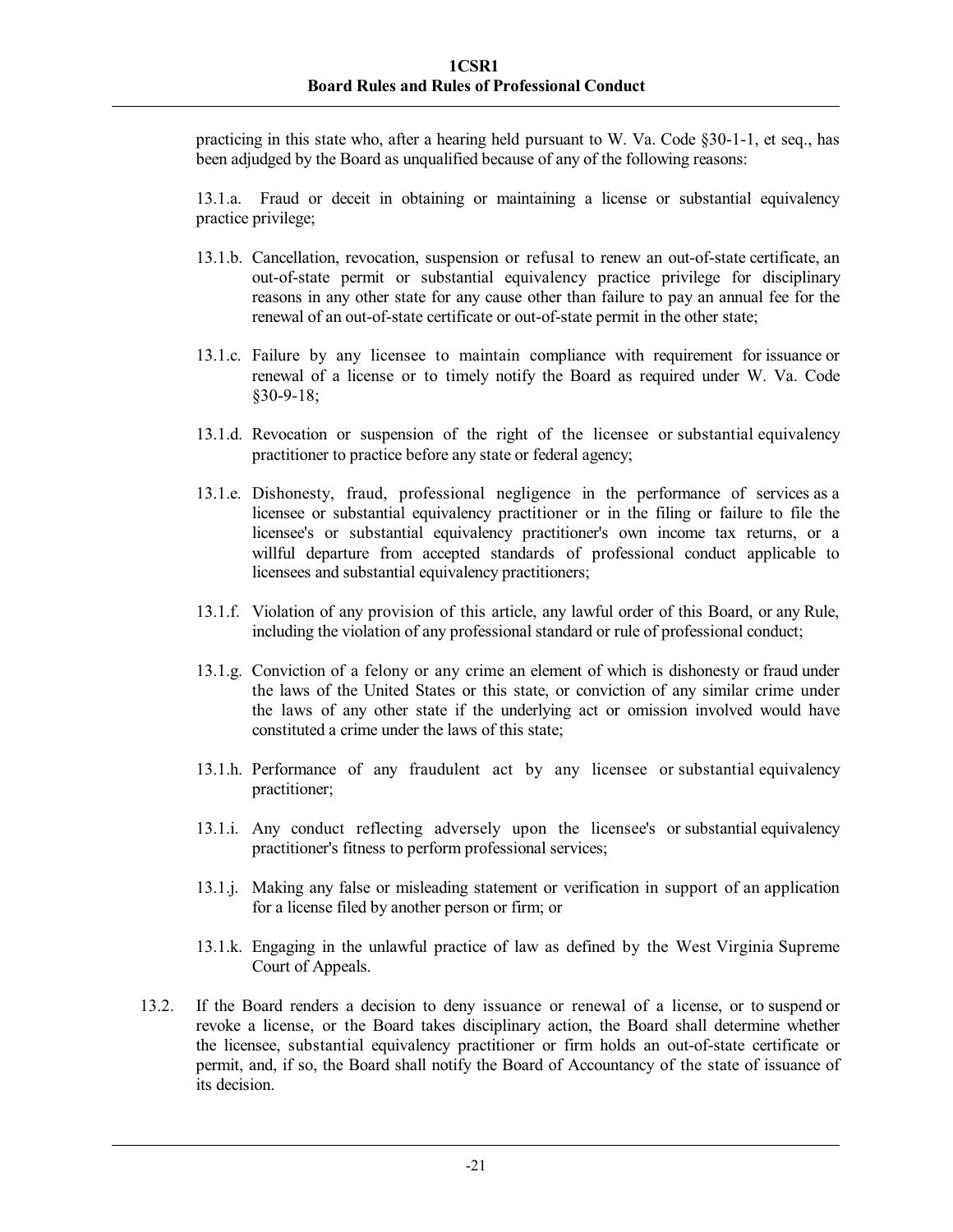- 13.2.a. The Board shall notify of the decision 30 days from the time the decision becomes final including the final determination of any appeals that may be made.
- 13.2.b. Upon expiration of the time period set forth in subdivision 13.2.a., the Board shall provide a certified copy of its decision and any decision of a circuit court or the West Virginia Supreme Court of Appeals issued in the matter to the licensee, substantial equivalency practitioner or firm.
- 13.3. When the Board has suspended, revoked or refused to renew a license or has revoked the practice privileges of a substantial equivalency practitioner, the licensee, firm, or substantial equivalency practitioner against whom the action has been taken shall be afforded an opportunity to demonstrate the qualifications to resume practice or regain licensure.
	- 13.3.a. A request for reinstatement shall be made in writing and directed to the Board. It shall state with specificity the reasons that the applicant believes that he or she is qualified to resume practice or regain licensure. The applicant requesting reinstatement may also request to address the Board at a future Board meeting. The Board may also request a meeting and may require any additional information that it considers necessary to issue a decision.
	- 13.3.b. Upon a determination with regard to the request for reinstatement, the Board shall notify the requesting party of its decision in writing.
	- 13.3.c. The provisions of this subsection are separate and distinct from the 1CSR2 Contested Case Hearing Procedure. A request for reinstatement shall not meet the petition requirements set forth in that rule.

### **§1-1-14. Board Initiated Review.**

The Board may, at its discretion, provide for the review of any certificate holder (i) applying for licensure renewal or (ii) who the Board has reason to believe may be in violation of Section 19 of this Rule. In these cases, the Board may provide for reimbursement and payment of those persons conducting the review and shall set forth in writing the scope and procedures of the review. Nothing in this section is a prerequisite to any other Board action under this Rule, including but not limited to Section 13 of this Rule.

### **§1-1-15. Contingency Fee Contracts; Commissions; Referral Fees.**

- 15.1. All contingency fee contracts shall be in writing and signed by both the licensee or substantial equivalency practitioner and the clients.
- 15.2. Before entering into a contingency fee contract, the licensee or substantial equivalency practitioner shall disclose to the prospective client, in writing, the percentage to be retained by the licensee or substantial equivalency practitioner in the event a favorable result is attained.
- 15.3. A licensee or substantial equivalency practitioner may utilize a contingency fee contract when representing a client before a taxing authority: Provided, That nothing in this Rule shall be construed either to limit or expand the scope of professional services. This Rule shall not be construed to promote the unauthorized practice of law.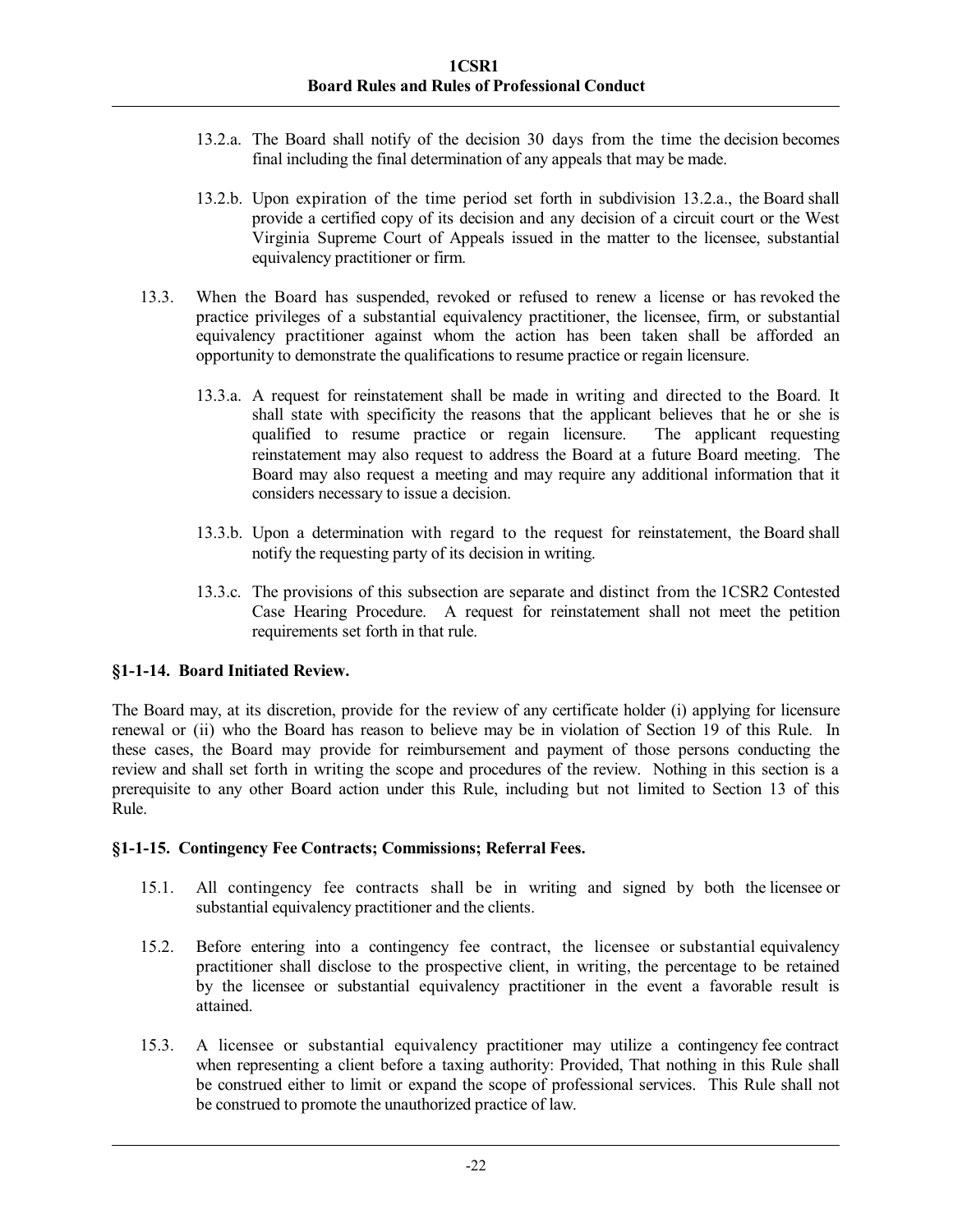- 15.4. Disclosure of Permitted Commission. A licensee or substantial equivalency practitioner who is not prohibited by this Rule from performing services for or receiving a commission and who is paid or expects to be paid a commission shall disclose that fact in writing to any person or entity to whom the licensee recommends or refers a product or service to which the commission relates.
- 15.5. Referral Fees. Any licensee or substantial equivalency practitioner who accepts a referral fee for recommending or referring any service of a licensee to any person or entity or who pays a referral fee to obtain a client shall disclose the acceptance or payment to the client in writing.

# **§1-1-16. Confidentiality of Information.**

Except by permission of the client for whom a licensee or substantial equivalency practitioner performs services or the heirs, successors, or personal representatives of a client, a licensee or substantial equivalency practitioner shall not voluntarily disclose information communicated to the licensee or substantial equivalency practitioner by the client relating to and in connection with services rendered to the client by the licensee or substantial equivalency practitioner. The information shall be considered confidential: Provided, That this Section shall not be construed as prohibiting the disclosure of information required to be disclosed by the standards of the profession in reporting on the examination of financial statements or as prohibiting disclosures in court proceedings, in investigations or proceedings under this article, in ethical investigations conducted by private professional organizations, in the course of peer reviews, to other persons on a need-to-know basis when those persons are active in the firm and performing services for the client, or to persons in the firm who need the information for the sole purpose of assuring quality control within the firm.

### **§1-1-17. Accounting Corporations and Other Forms of Business.**

- 17.1. A licensee may practice public accounting only in the form of a proprietorship, a partnership, an accounting corporation, a professional limited liability company, or a limited liability partnership whose characteristics conform to this Rule. A licensee shall not practice public accounting under a firm name that is misleading. Names of one or more past partners, members or shareholders may be included in the firm name of a successor partnership, limited liability company, or corporation. A partner, member or shareholder surviving the death or withdrawal of all other partners, members or shareholders may continue to practice under a name which includes the name of past partners, members, or shareholders for up to two years after becoming a sole practitioner.
- 17.2. Accounting Corporations.
	- 17.2.a. One or more licensees may organize and become shareholders of an accounting corporation subject to the requirements of this Section.
	- 17.2.b. No accounting corporation shall exist or transact business as an accounting corporation without the prior authorization of the Board. An applicant for authorization shall complete an application form, furnish all other documents and information requested by the Board, and pay the fee set forth in Section 18 of this Rule.
	- 17.2.c. The Board shall not authorize the organization of an accounting corporation unless, in addition to the other requirements set forth in this Rule, the applicants comply with the following requirements: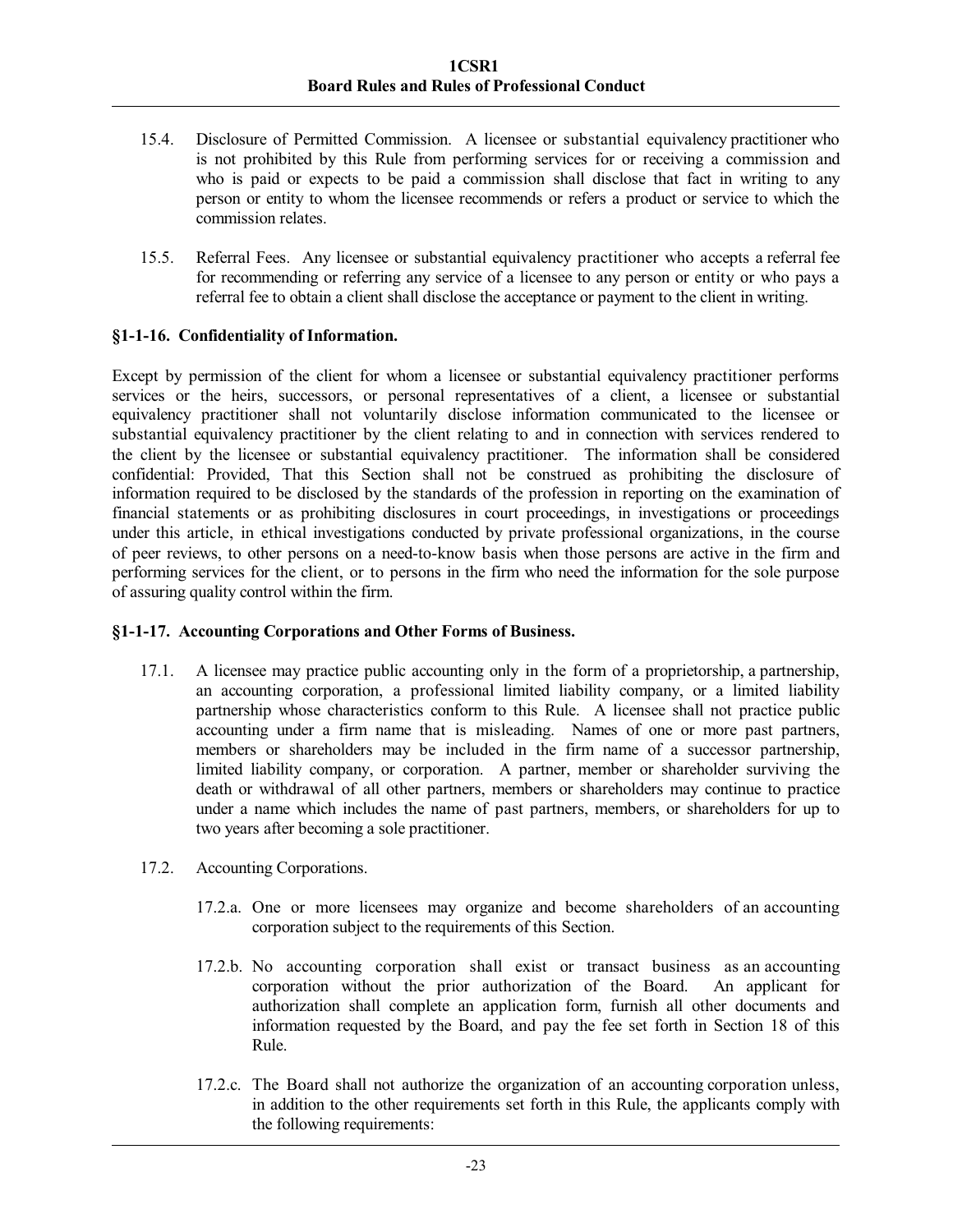- 17.2.c.1. The sole purpose and business of the corporation shall be to furnish to the public, services not inconsistent with the Act or this Rule: Provided, That the corporation may invest its funds in a manner not incompatible with the practice of public accounting;
- 17.2.c.2. The principal officer of the corporation and any officer or director having authority over the practice of public accounting by the corporation shall be an individual licensed under W. Va. Code §30-9-1 et seq.;
- 17.2.c.3. At least one shareholder of the corporation is certified or registered in this state;
- 17.2.c.4. The accounting corporation is domiciled in this State;
- 17.2.c.5. A simple majority of the ownership of any accounting corporation is by individuals licensed under W. Va. Code §30-9-1 et seq.;
- 17.2.c.6. The remaining percentage of ownership may be held by non-licensee owners who are active participants in the accounting corporation;
	- 17.2.c.6.A. Non-licensee owners are considered active participants in the accounting corporation if they are employed by the accounting corporation for at least 20 hours per week and are otherwise legally authorized to provide compatible professional services.
	- 17.2.c.6.B. Non-licensee owners shall possess no direct control or have personal supervision of the practice or personnel who act on behalf of the corporation in giving assurance in a report or otherwise.
- 17.2.c.7. Each resident manager in charge of an office of the corporation in this State and each shareholder or director personally engaged within this State in the practice of public accounting shall be certified or registered in this State; and

17.2.c.8. When not inconsistent with this Section, the organization and procedures of accounting corporations shall conform to the requirements of W. Va. Code §31-1-1, et seq.

- 17.2.d. When the Board determines that an accounting corporation meets the requirements of this Rule and W. Va. Code §30-9-30, the Board shall notify the Secretary of State that a certification of authorization has been issued to the person or persons making application for the accounting corporation.
- 17.2.e. Upon receipt of the certificate of authorization required by subdivision 17.1.d. of this Rule, an accounting corporation shall promptly file in the office of the Secretary of State a certified copy of the certificate of authorization.
- 17.2.f. The person or persons making application for the accounting corporation shall send a copy of the certification of authorization to the Secretary of State's office.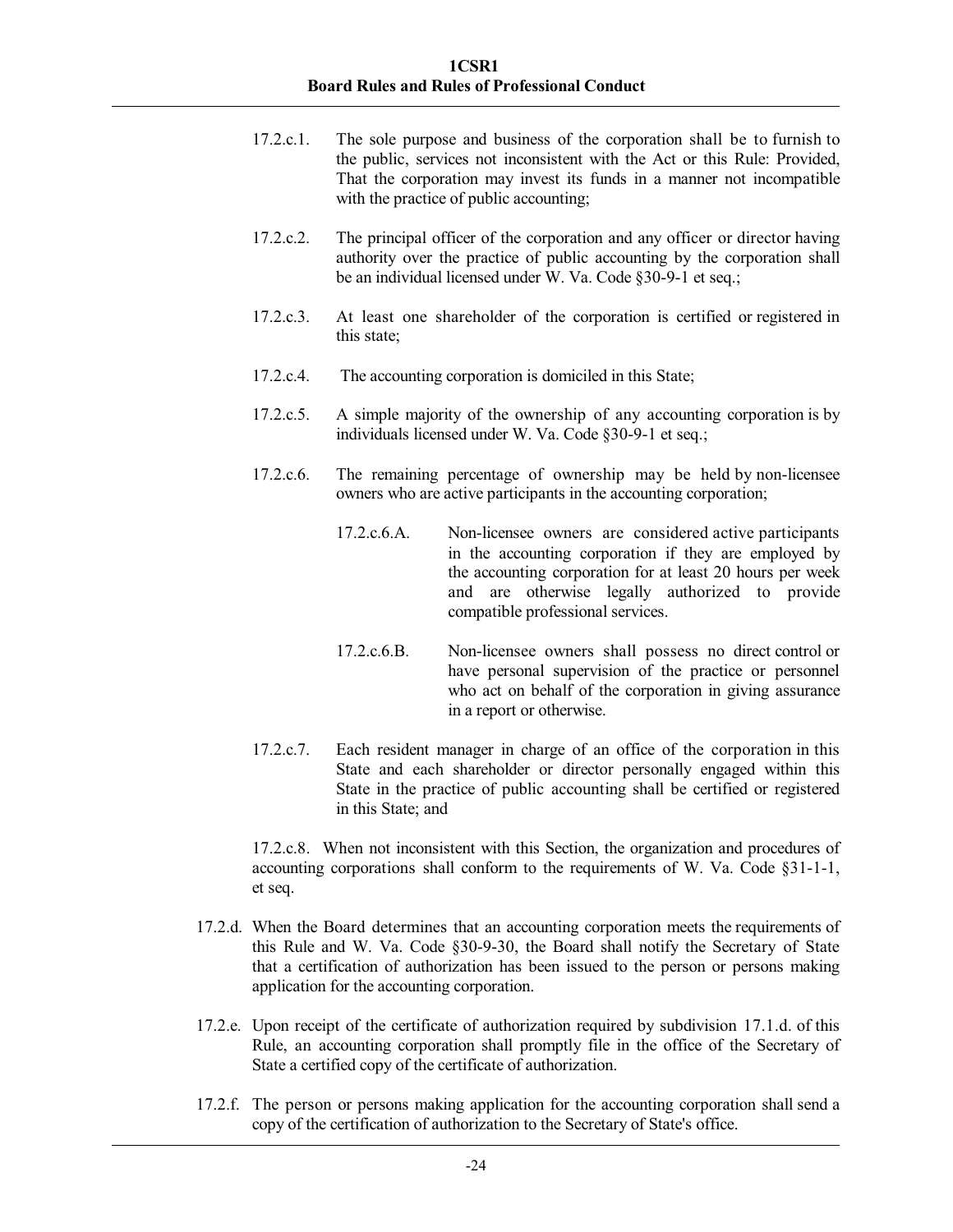- 17.2.g. An accounting corporation shall not transact business until it has received (i) a certificate of incorporation from the Secretary of State and (ii) filed a certified copy of the certificate of incorporation with the Board.
- 17.2.h. The Secretary of State, upon receipt of a certificate of authorization shall attach the Certificate of Authorization to the corporation's application and, upon compliance with the applicable provisions of W. Va. Code §30, the Secretary of State may issue to the incorporators a certificate of incorporation for the accounting corporation. Once the accounting corporation receives the certificate of incorporation from the Secretary of State's Office it may begin offering professional services to the public.
- 17.3. Professional Limited Liability Companies [RESERVED].
- 17.4. Partnerships [RESERVED].
- 17.5. Limited Liability Partnerships [RESERVED].

# **§1-1-18. Fees.**

The Board shall charge the following fees:

- 18.1. CPA Examination Fees.
	- 18.1.a. An initial examination application fee of ten dollars (\$10.00) to review and approve a candidate to sit for the uniform certified public accountant examination;
	- 18.1.b. An examination application fee of forty dollars (\$40.00) for each section for which the candidate applies to sit;
	- 18.1.c. Any fees paid for the computer-based examination for the uniform certified public accountant examination itself are paid directly to the National Association of State Boards of Accountancy (NASBA) or any successor organization as determined by the Board and are subject to change; and
	- 18.1.d. A transfer of credit and examination application fee as follows:
		- 18.1.d.1. an examination application fee of ten dollars (\$10.00);
		- 18.1.d.2. an intent-to-sit fee of forty dollars \$40.00 per section for each unpassed section of the examination;
		- 18.1.d.3. and forty dollars (\$40.00) per section score transferred.
- 18.2. Certification/Licensure Fees.
	- 18.2.a. An initial certificate fee of one hundred twenty dollars (\$120.00) (which includes the wall certificate and initial license to practice);
	- 18.2.b. A reciprocal certificate fee of two hundred dollars (\$200.00) (which includes the wall certificate and initial license to practice);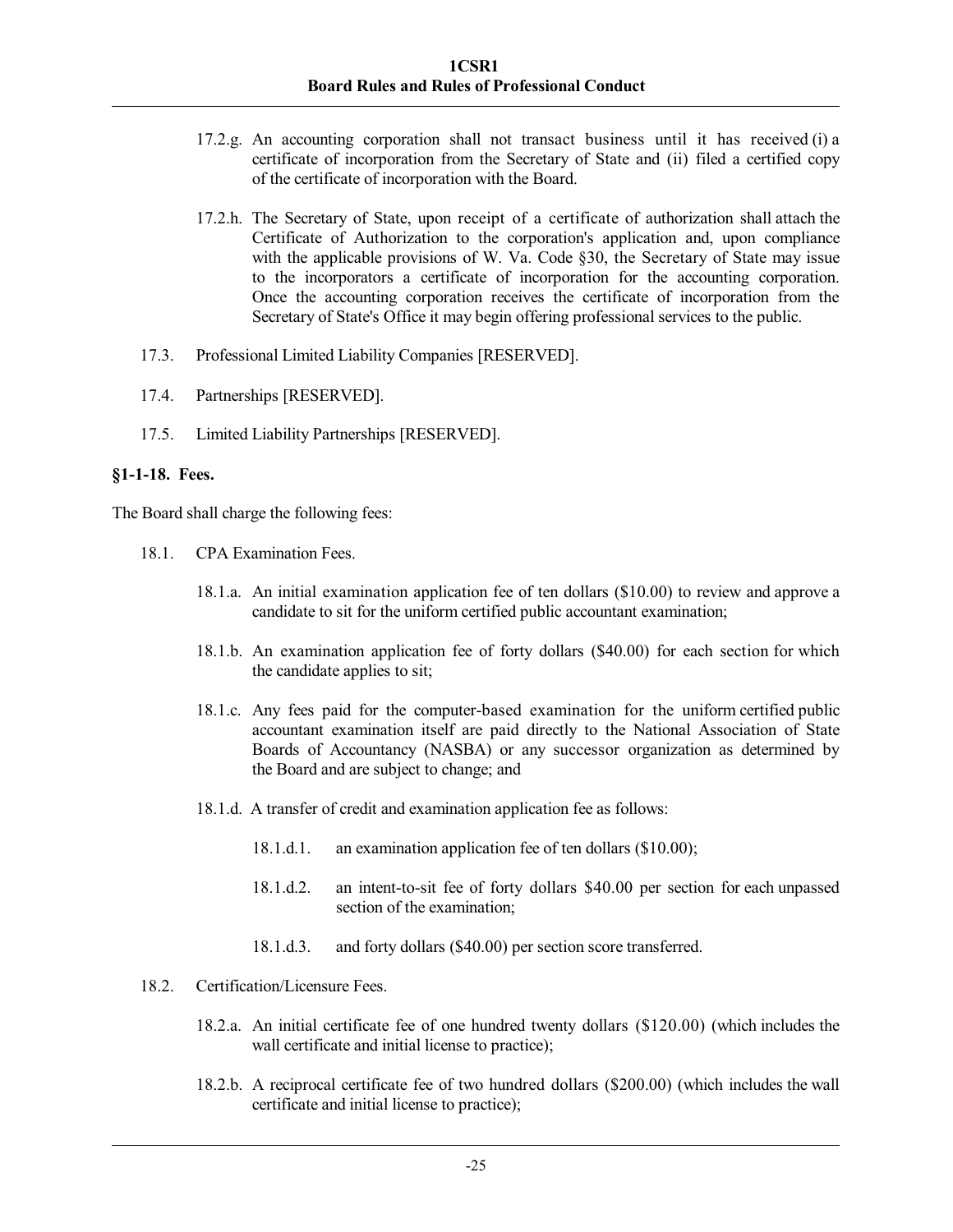- 18.2.c. An annual certificate renewal fee of eighty-five dollars (\$85.00);
- 18.2.d. An annual CPA-Inactive certificate renewal fee of sixty-five dollars (\$65.00);
- 18.2.e. A duplicate wall certificate fee (if the certificant's name has been legally changed or if the original certificate has been destroyed) of thirty-five dollars (\$35.00);
- 18.2.f. All renewals postmarked after the annual renewal deadline date of June 30 are subject to an additional late filing fee of fifty dollars (\$50.00);
- 18.2.g. A fee to reinstate a certificate for an individual who was previously ineligible for renewal of eighty-five dollars (\$85.00);
- 18.2.h. The application for reinstatement of a certificate when a license renewal has lapsed past July 31 of the current licensing period is subject to a fee of seventy-five dollars (\$75.00) per month or partial month thereof; and
- 18.2.i. A fee for Activation of License of eighty-five dollars (\$85.00).
- 18.2.j. Initial certification/licensure application fees are waived for any person who serves as an active-duty member of the armed forces of the United States, the National Guard or a reserve unit, active duty members' spouses, honorably discharged veterans and their spouses, and surviving spouses of deceased services members who have not remarried, as specified in § 1-1-4.1.e.1.
- 18.2.k. Initial certification/licensure application fees are waived for anyone who qualifies as a low-income individual, as specified in § 1-1-4.1.e.2.
- 18.3. Firm Fees.
	- 18.3.a. A fee for issuance or renewal of a firm permit of one hundred dollars (\$100.00);
	- 18.3.b. An additional fee for firm renewal postmarked after July 31 of current licensing period of seventy-five dollars (\$75.00) per month;
	- 18.3.c. A fee for an application to form an accounting corporation of two hundred dollars (\$200.00);
	- 18.3.d. A fee for an application to form a professional limited liability company or a registered limited liability partnership of two hundred dollars (\$200.00); and
	- 18.3.e. A fee of twenty-five dollars (\$25.00) for a Certificate of Approval for a Firm Name Change.
- 18.4. Continuing Professional Education Fees.
	- 18.4.a. A late fee for the filing of a continuing professional education report postmarked after January 31 of one hundred fifty dollars (\$150.00);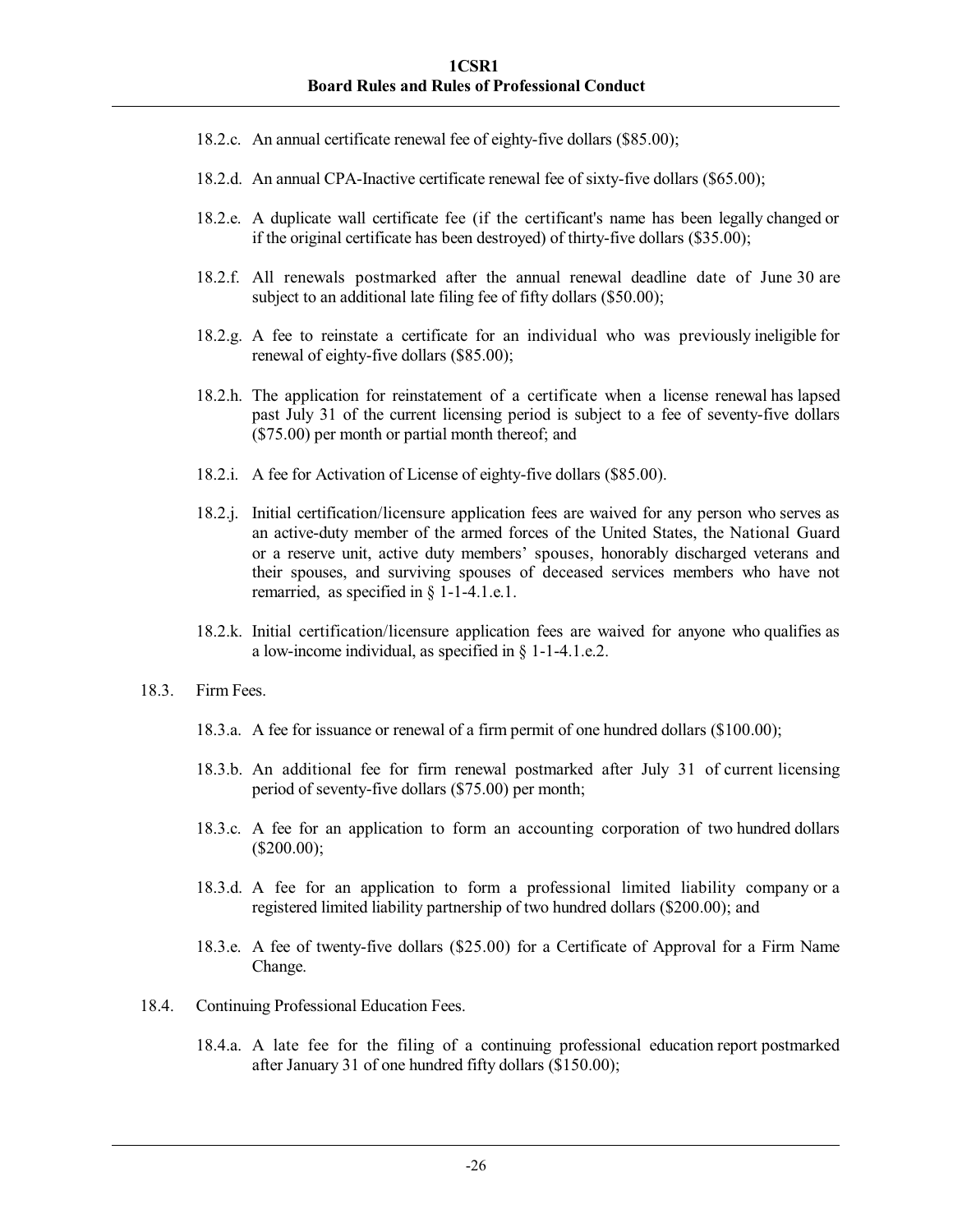- 18.4.b. Requests for an extension of time to secure additional hours to meet CPE compliance for the previous year are subject to a fee of seventy-five dollars (\$75.00) for forms postmarked on or before January 31;
- 18.4.c. Requests for an extension of time to secure additional hours to meet CPE compliance for the previous year are subject to a fee of two hundred twenty-five dollars (\$225.00) for forms postmarked subsequent to January 31;
- 18.4.d. Initial or additional extension requests after June 30 will be increased by seventy-five dollars (\$75.00) per month; and
- 18.4.e. A fee of \$25.00 for a report of continuing professional education credits which includes all forms.
- 18.5. Authorization Fees.

18.5.a. A fee for issuance or renewal of a firm authorization to perform attest and/or compilation services at the level indicated below: Number of Licensees Fee 1. 1-5 licensees \$100.00 2. 6-10 licensees \$200.00 3. 11+ licensees \$300.00

- 18.5.b. A fee for issuance or renewal of an authorization to perform attest and/ or compilation services for an individual practitioner of eighty-five dollars (\$85.00).
- 18.6. Other Fees.
	- 18.6.a. A fee for authorization to release information form of thirty dollars (\$30.00);
	- 18.6.b. A fee for a directory of active licensees in electronic format of one hundred twentyfive dollars  $(\$125.00)$ ;
	- 18.6.c. A fee for a copy of the list of all scheduled examination candidates of not more than two hundred dollars (\$200.00);
	- 18.6.d. A fee for a petition as referenced in Section 4.1.d.11.d. of one hundred fifty dollars (\$150.00); and
	- 18.6.e. If the Board is required to use any appraisal service in making a determination as to whether an applicant's qualifications or the qualifications of another state are substantially equivalent, the applicant shall bear the cost of such appraisal service.
- 18.7. All fees are non-refundable and shall not be prorated. The Board may, in its discretion, return all or part of a fee accompanying a filing which the Board declines to process.

### **§1-1-19. Rules of Professional Conduct.**

19.1. Independence, Integrity, and Objectivity.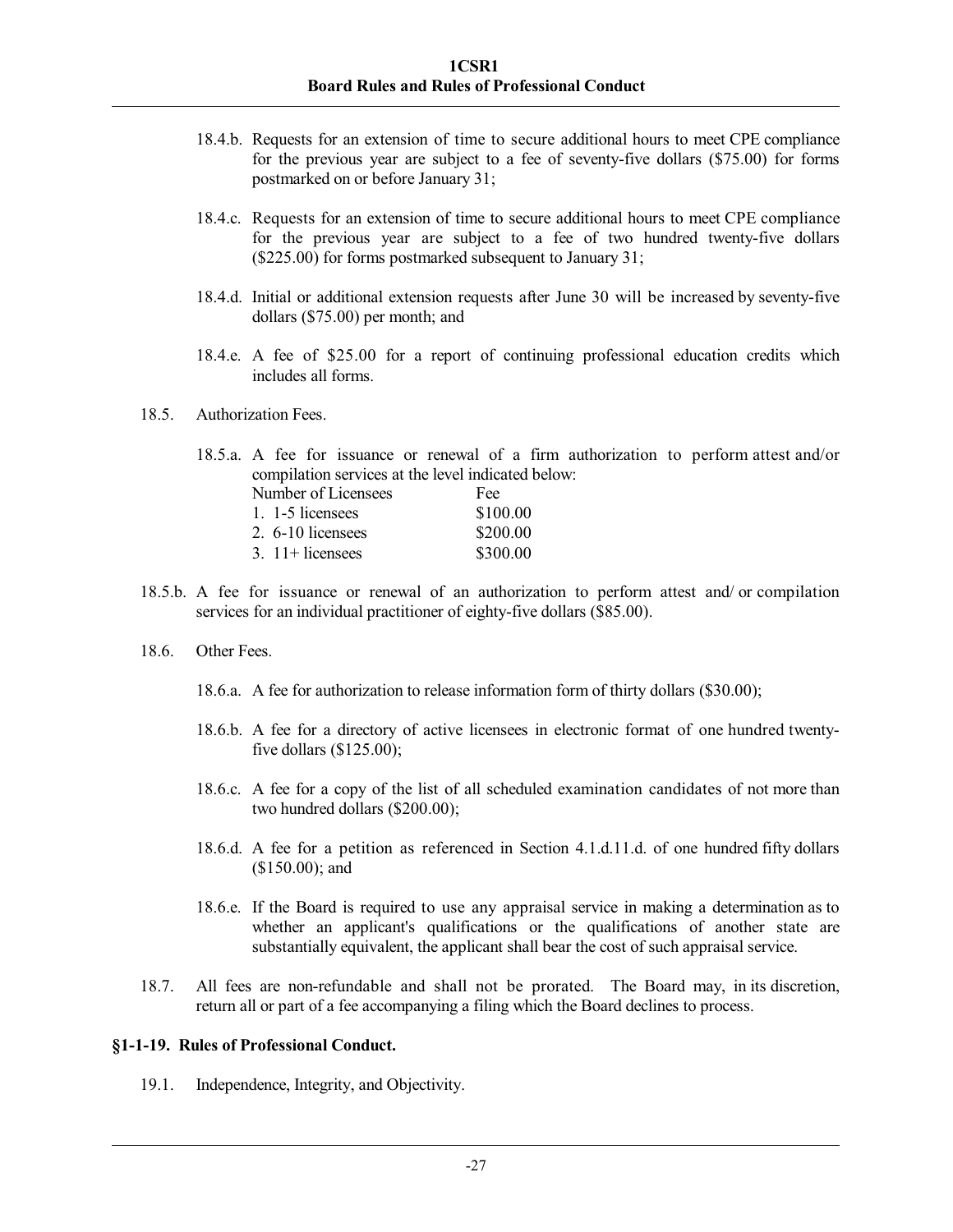- 19.1.a. A licensee or substantial equivalency practitioner shall be independent in the performance of professional services.
- 19.1.b. In the performance of any professional service, a licensee or substantial equivalency practitioner shall maintain objectivity and integrity, shall be free of conflicts of interest, and shall not knowingly misrepresent facts or subordinate his or her judgment to others.
- 19.2. General Standards; Accounting Principles.
	- 19.2.a. A licensee or substantial equivalency practitioner shall:
		- 19.2.a.1. Undertake only those professional services that the licensee or substantial equivalency practitioner can reasonably expect to complete with professional competence;
		- 19.2.a.2. Exercise due professional care in the performance of professional services;
		- 19.2.a.3. Adequately plan and supervise the performance of professional services; and
		- 19.2.a.4. Obtain sufficient relevant data to afford a reasonable basis for conclusions or recommendations in relation to any professional services performed.
	- 19.2.b. A licensee or substantial equivalency practitioner who performs auditing, review, compilation, management advisory, tax, or other professional services shall comply with the recognized professional standards applicable to the services.
	- 19.2.c. A licensee or substantial equivalency practitioner shall not (1) express an opinion or state affirmatively that the financial statements or other financial data of any entity are presented in conformity with generally accepted accounting principles or (2) state that he or she is not aware of any material modifications that should be made to the statements or data in order for them to be in conformity with generally accepted accounting principles, if the statements or data contain any departure from any accounting principle promulgated by bodies designated to establish the principles that has material effect on the statements or data taken as a whole. If, however, the statements or data contain a departure and the licensee or substantial equivalency practitioner can demonstrate that due to unusual circumstances the financial statements or data would otherwise have been misleading, the licensee or substantial equivalency practitioner can comply with the Rule by describing the departure and its approximate effects with the principle would result in a misleading statement.
- 19.3. Responsibilities to Clients.
	- 19.3.a. Except as provided in Section 16 of this Rule, a licensee or substantial equivalency practitioner shall not disclose any confidential client information without the specific consent of the client. This Rule shall not be construed (i) to relieve a licensee or substantial equivalency practitioner of its professional obligations under subdivisions 19.2.b and 19.2.c of this Rule, (ii) to affect in any way the obligation to comply with